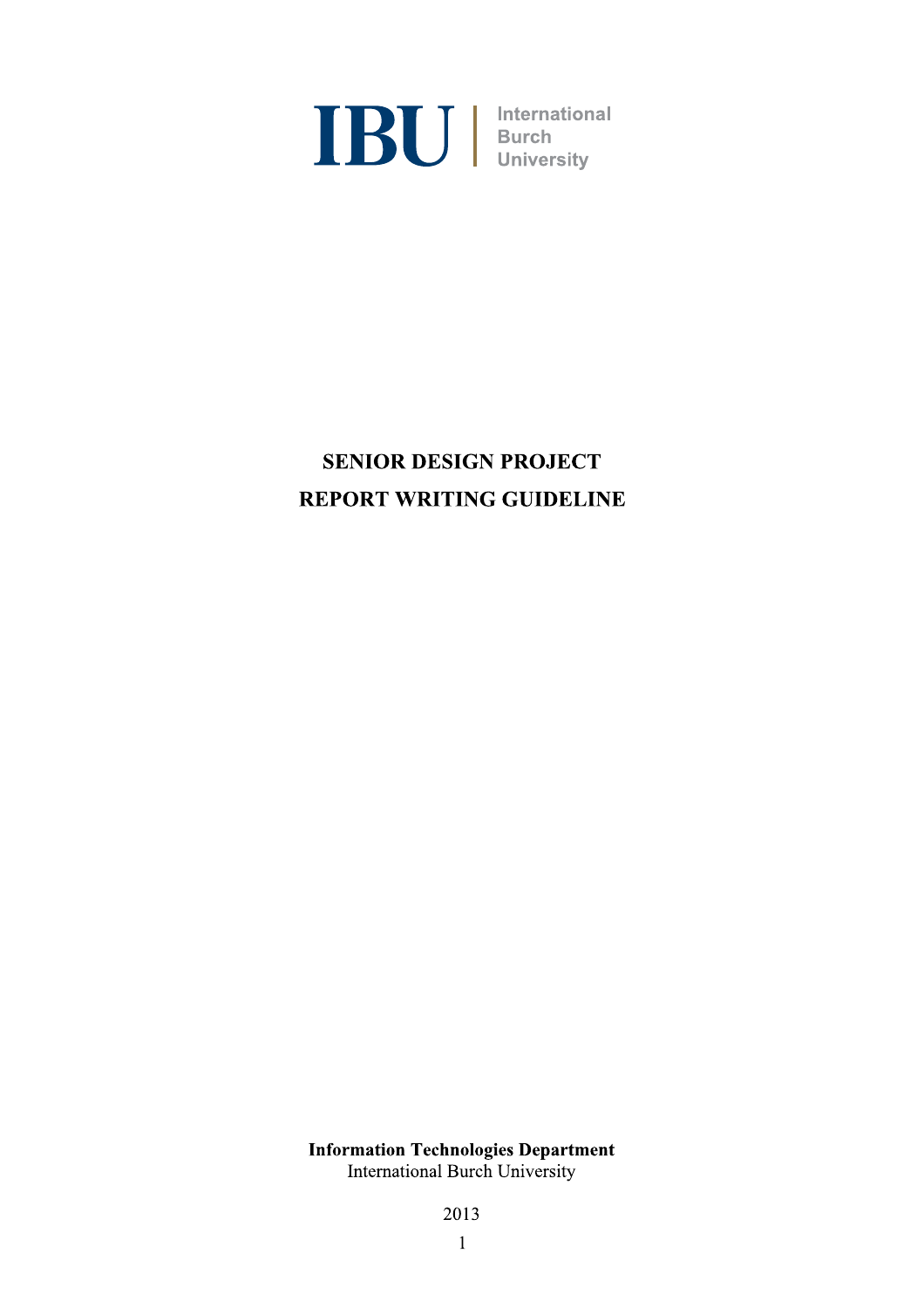#### **PREFACE**

The purpose of this report writing guideline is to clarify, simplify and promote excellence in Senior Design Project writing and presentation. This guideline describes the important requirements for maintaining the uniformity at the International Burch University.

Recommendations are most welcome. Such recommendations will be evaluated annually.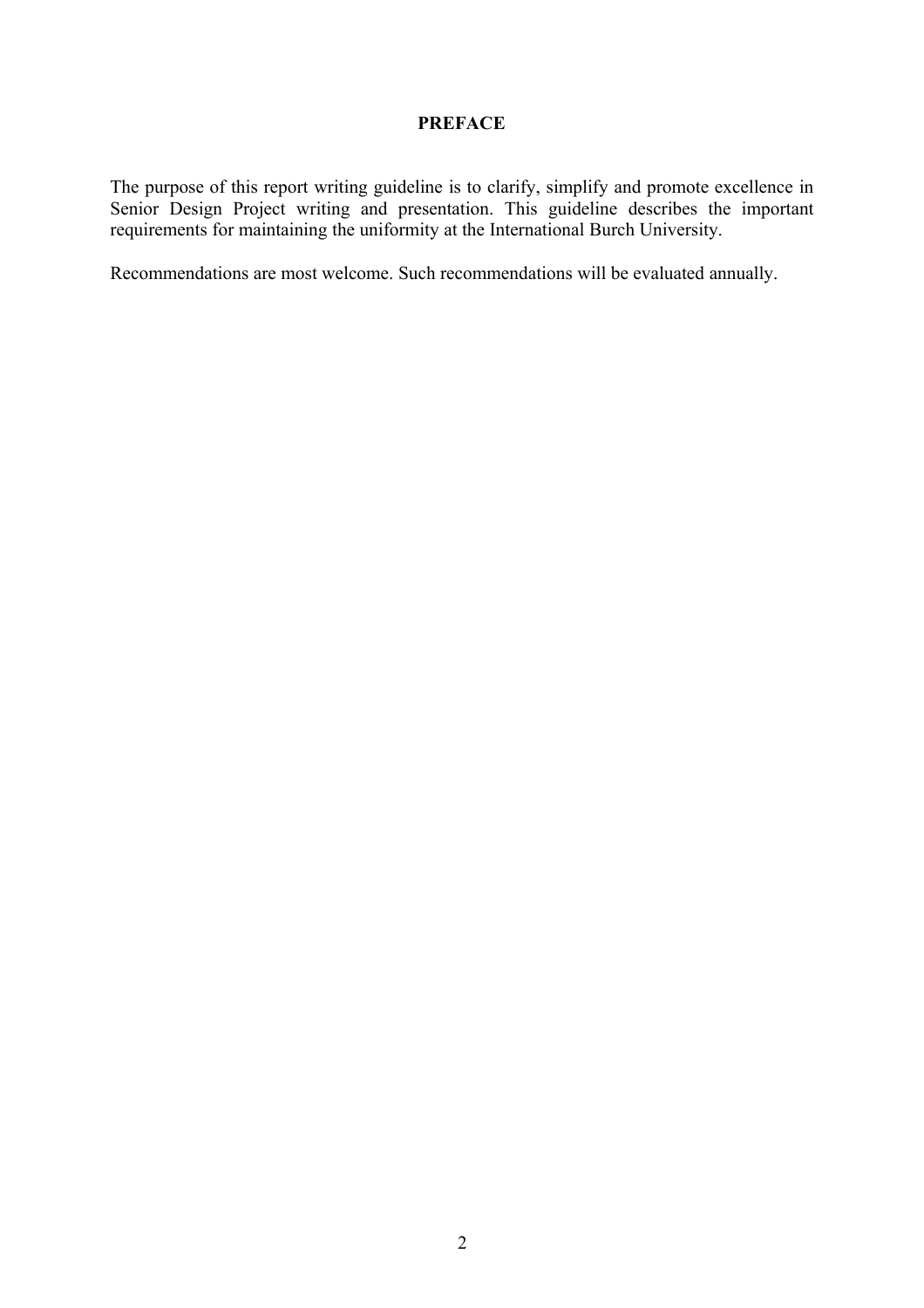# **Table of Contents**

| $\mathbf{1}$            | <b>Introduction</b>                                            | 5  |
|-------------------------|----------------------------------------------------------------|----|
| $\boldsymbol{2}$        | <b>General Guidelines and Parts of the Report</b>              | 6  |
| 3                       | <b>Submission of Report</b>                                    | 7  |
| $\overline{\mathbf{4}}$ | <b>Format and Appearance</b>                                   | 7  |
|                         | 4.1 Paper Quality and Duplication                              | 7  |
|                         | 4.2 Margins and Justification                                  | 7  |
|                         | 4.3 Font                                                       | 8  |
|                         | 4.4 Spacing                                                    | 8  |
|                         | 4.5 Paragraph and Formatting                                   | 8  |
|                         | 4.6 Pagination                                                 | 9  |
|                         | 4.7 Multiple Volumes                                           | 10 |
|                         | 4.8 Front Cover and Binding                                    | 10 |
| 5                       | <b>Writing the Parts of the Report</b>                         | 11 |
|                         | 5.1 Preliminary Pages                                          | 11 |
|                         | 5.1.1 Title Page                                               | 11 |
|                         | 5.1.2 Approval Page                                            | 11 |
|                         | 5.1.3 Abstract                                                 | 11 |
|                         | 5.1.4 Acknowledgements                                         | 11 |
|                         | 5.1.5 Declaration                                              | 12 |
|                         | 5.1.6 Table of Contents                                        | 12 |
|                         | 5.1.7 List of Tables                                           | 12 |
|                         | 5.1.8 List of Figures: List of Illustrations / List of Symbols | 13 |
|                         | 5.1.9 List of Appendices                                       | 13 |
|                         | 5.1.10 List of Abbreviations                                   | 13 |
|                         | 5.2. The Body                                                  | 13 |
|                         | 5.2.1 Headings                                                 | 13 |
|                         | 5.2.2 Illustrative Material: Tables and Figures                | 14 |
|                         | 5.2.3 Formulas                                                 | 16 |
|                         | 5.2.4 Quotations                                               | 16 |
|                         | 5.2.5 Footnotes and Endnotes                                   | 16 |
|                         | 5.2.6 Citations                                                | 17 |
|                         | 5.2.7 References                                               | 17 |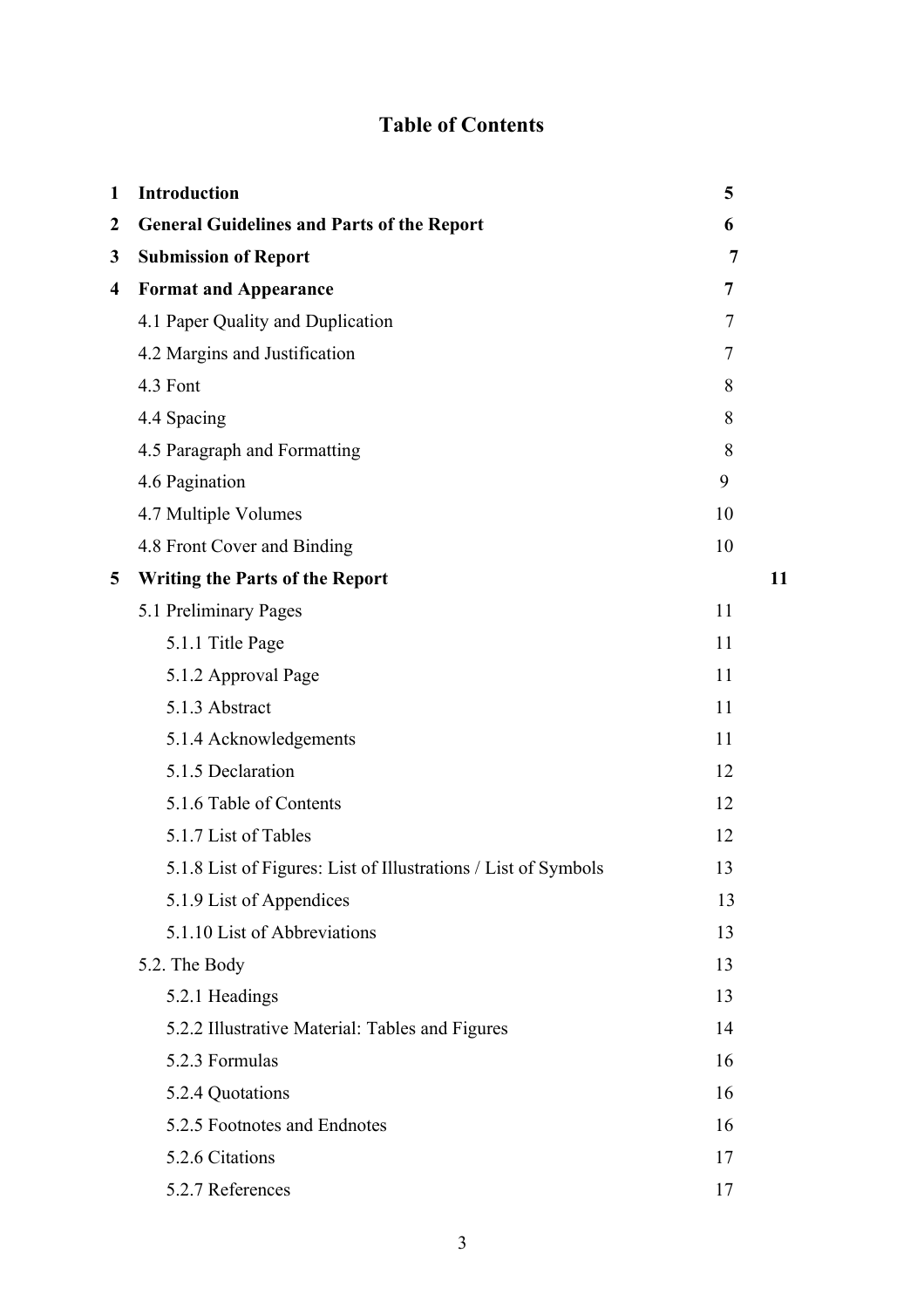| 5.2.8 Appendices                  | 17 |
|-----------------------------------|----|
| 5.2.9 Curriculum Vitae            | 18 |
| <b>Appendices</b>                 |    |
| Appendix 1 Cover Page             | 19 |
| Appendix 2 Title Page             | 20 |
| Appendix 3 Approval Page          | 21 |
| Appendix 4 Abstract               | 22 |
| Appendix 5 Acknowledgements       | 23 |
| Appendix 6 Declaration            | 24 |
| Appendix 7 Table of Contents      | 25 |
| Appendix 8 List of Tables         | 27 |
| Appendix 9 List of Figures        | 28 |
| Appendix 10 List of Appendices    | 29 |
| Appendix 11 List of Abbreviations | 30 |
| Appendix 12 Sample Table          | 31 |
| Appendix 13 Sample Figure         | 32 |
| Appendix 14 Curriculum Vitae      | 33 |
| Appendix 15 Format for References | 34 |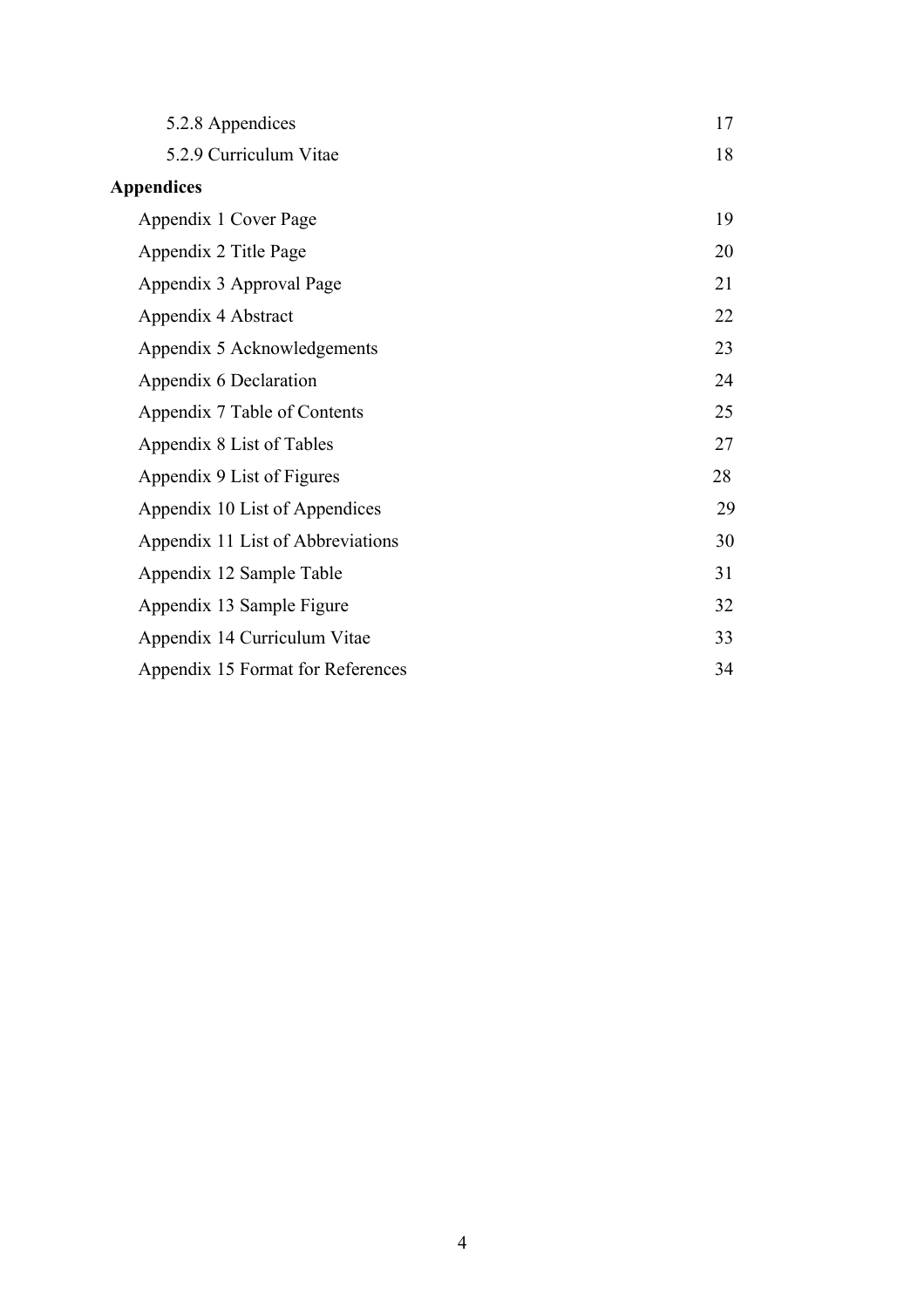## **1. Introduction**

This guide describes the style and format regulations in preparation of a satisfactory report for International Burch University undergraduate students. The manuscripts are required to follow these guidelines in full for acceptance by International Burch University Information Technologies Department.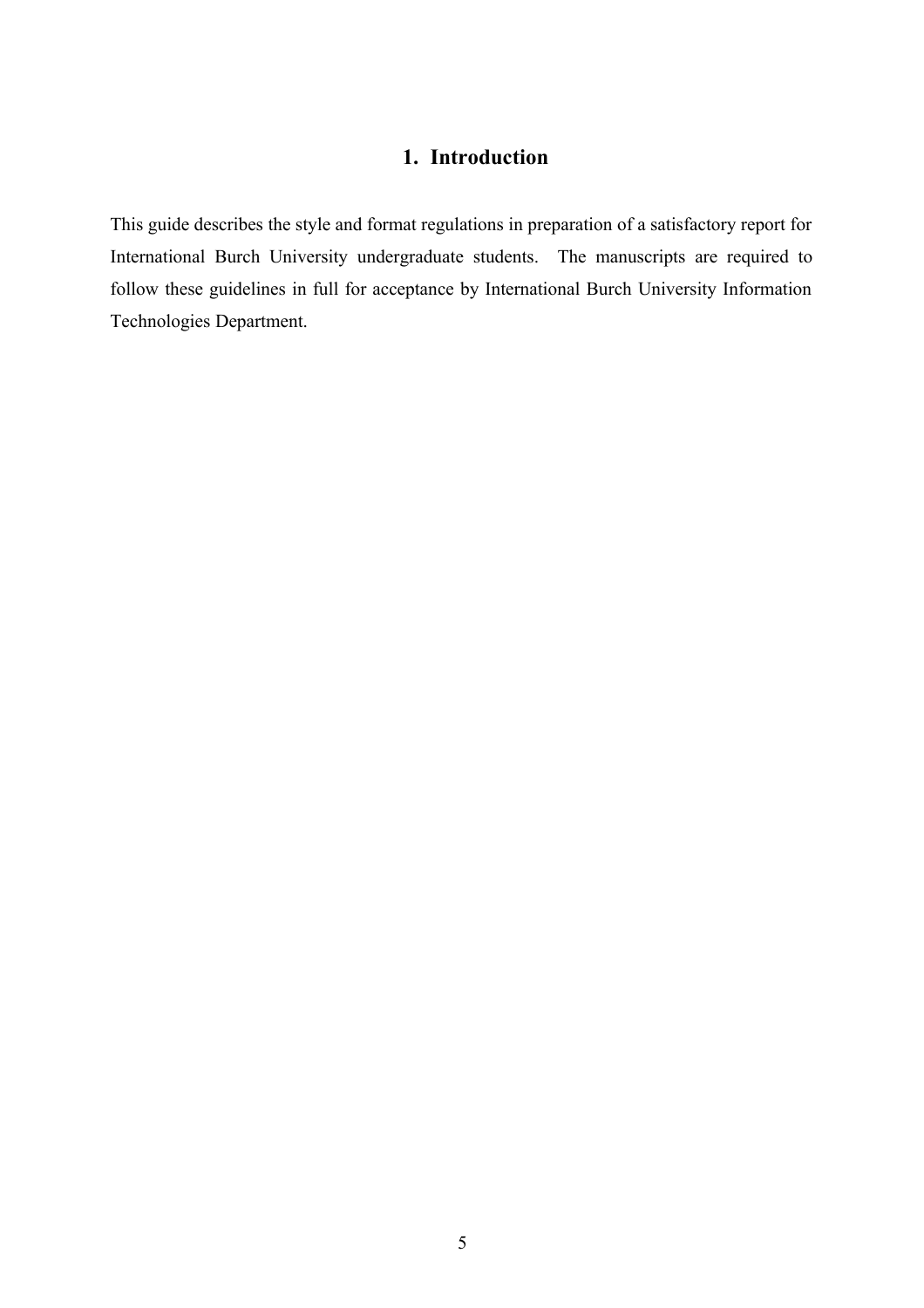## **2. General Guidelines and Parts of the Project Report**

All reports must be prepared electronically by using a word processor, a mark-up language (e.g. LaTeX) and drawing or graphics software.

All tables, figures and formulas should be electronically generated by using word processor or relevant software. Figures that cannot be generated electronically should be manually drawn subject to technical drawing principles.

All tables, figures should be cited within the main body of the report.

Laser or ink-jet printer outputs are required. All print must be in permanent black ink and must appear on only one side of the paper.

No ink corrections, strikeovers, correction fluid, correction tape, paste-ups, insertions between lines, or letterset are permitted on the final bound copies. If any corrections are needed, they should be made on the original manuscript (but not by ink corrections or strikeovers which are never allowed) and the corrected pages must be reprinted before making copies of the report.

Every report should include three main parts or divisions: the preliminary pages, the body, and the reference material.

The report should be written in English.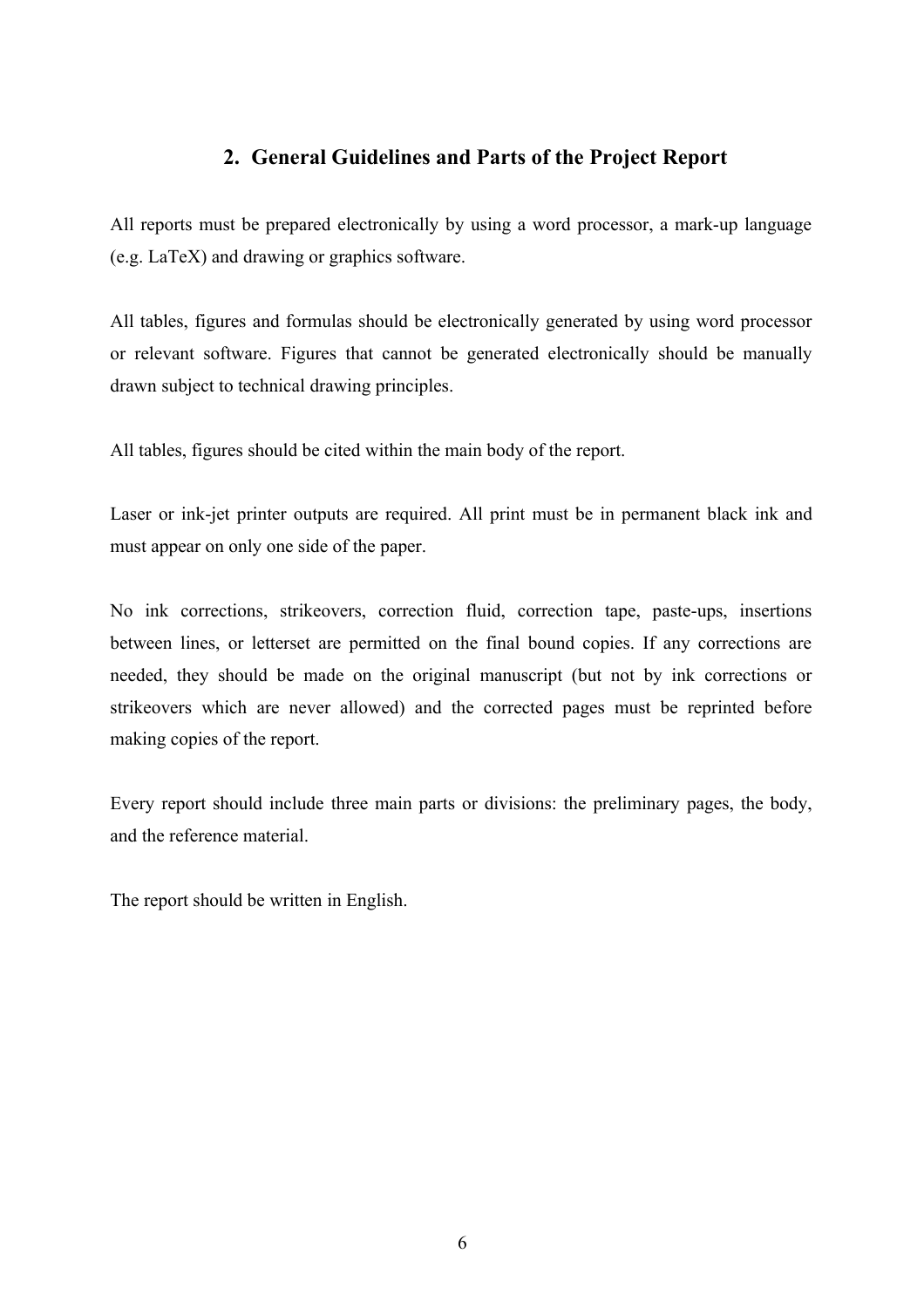## **3. Submission of Report**

Candidates should follow the following procedures in submission their report:

- i. A candidate should submit two copies of his/her report for examination at least one week before Defense date. The defense time will be determined according to this first submission of the report.
- ii. A candidate should submit to his/her mentor five hardbound copies and a soft copy on CD of the approved report, project application code, and presentation file within 30 days after the successful defense of his/her project.

#### **4. Format and Appearance**

#### **4.1 Paper Quality and Duplication**

All copies of the thesis should be printed on good quality, preferably acid-free, white bond paper, of 80 g/m<sup>2</sup>, measuring 210 by 297 mm (A4). Only single-sided copies will be accepted.

#### **4.2 Margins and Justification**

The left margin (binding side) should be 40 mm and the right, top and bottom margins should be 25mm. All footnotes, headings, page numbers, text, tables, illustrations should be within these margins.

The headings of all main sections (such as, Approval page, Acknowledgements, Table of Contents, List of Tables, List of Figures, List of Symbols, List of Abbreviations, Introduction, all other sections in the main body of the thesis, Conclusion, References, Appendices, Curriculum Vitae) should be 60 mm below the top of the page. No hyphenation is allowed in the headings and in the text of the preliminary pages. The headings should be center justified.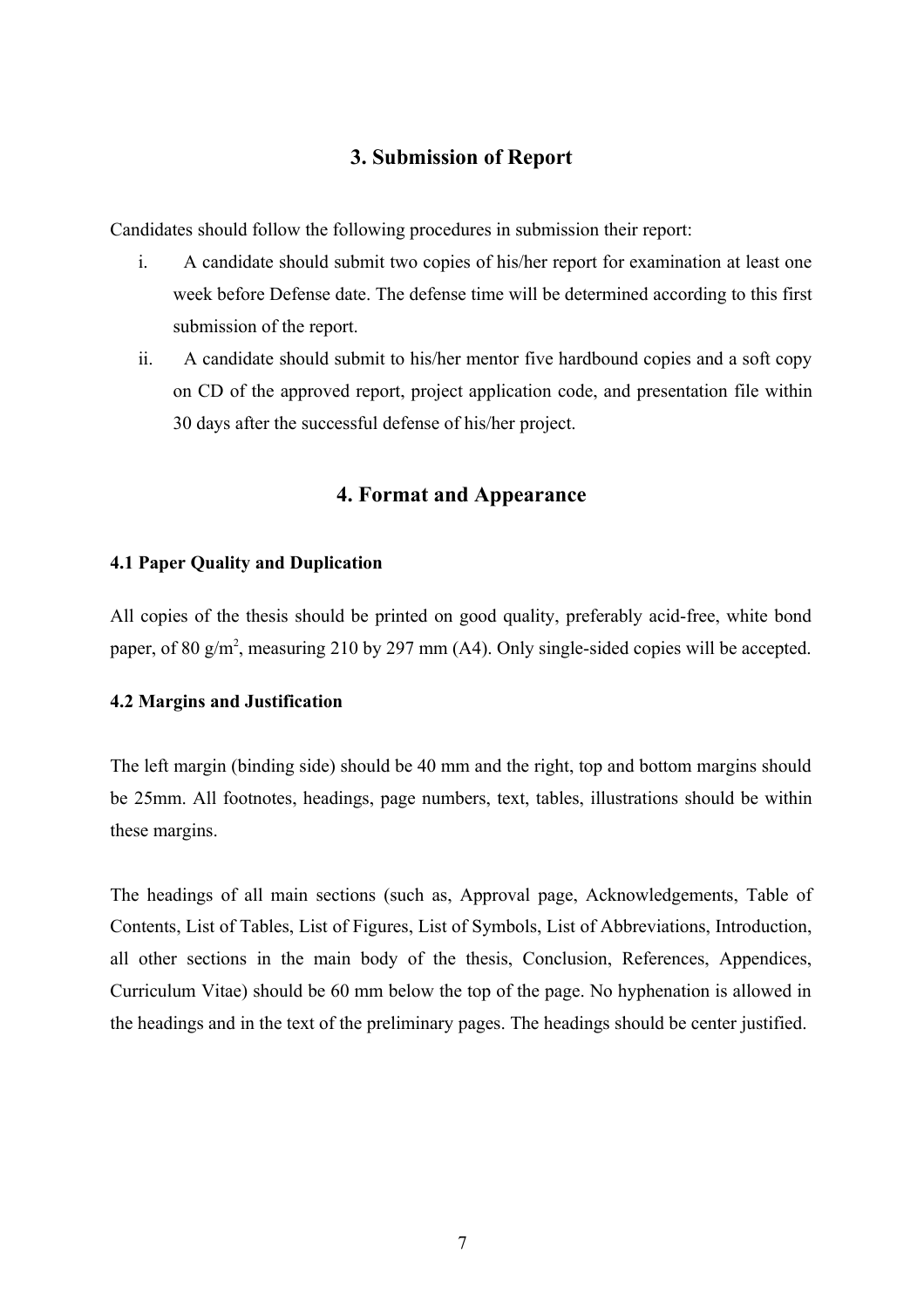#### **4.3 Font**

A conventional font type preferably Times New Roman, size 12-point, should be used consistently throughout the manuscript. Bold face letters and symbols, and italics should be used sparingly throughout the thesis.

Font size of the footnotes must be 10 points. Font size of figure captions and table headings must be 12 points. Font size of characters in tables and figures can be reduced down to 8 points if space limitations make it imperative. When necessary, for example in large volume theses, all the font sizes indicated above can be reduced by 1 point.

### **4.4 Spacing**

The thesis should be typed *one and a half spacing* and *three spaces* between paragraphs. Tables, long quotations, footnotes, endnotes, bibliographies, references and bibliography (except between entries), headings or subheadings, multiline captions and algorithms (pseudo-codes, software programs) should be single-spaced.

#### **4.5 Paragraph Formatting**

Each paragraph should start from the left margin and 3 spaces  $(2x1.5)$  distance from the preceding paragraph. If a paragraph is split between pages, at least two lines of a paragraph must appear together at the top or bottom of a page. All headings and subheadings must be followed by at least two lines of a paragraph before a page break.

Algorithm descriptions (pseudo-codes, software program codes) should be written in single spacing using a mono-spaced font type as a separate paragraph and indented in its entirety at 10 mm from the left margin.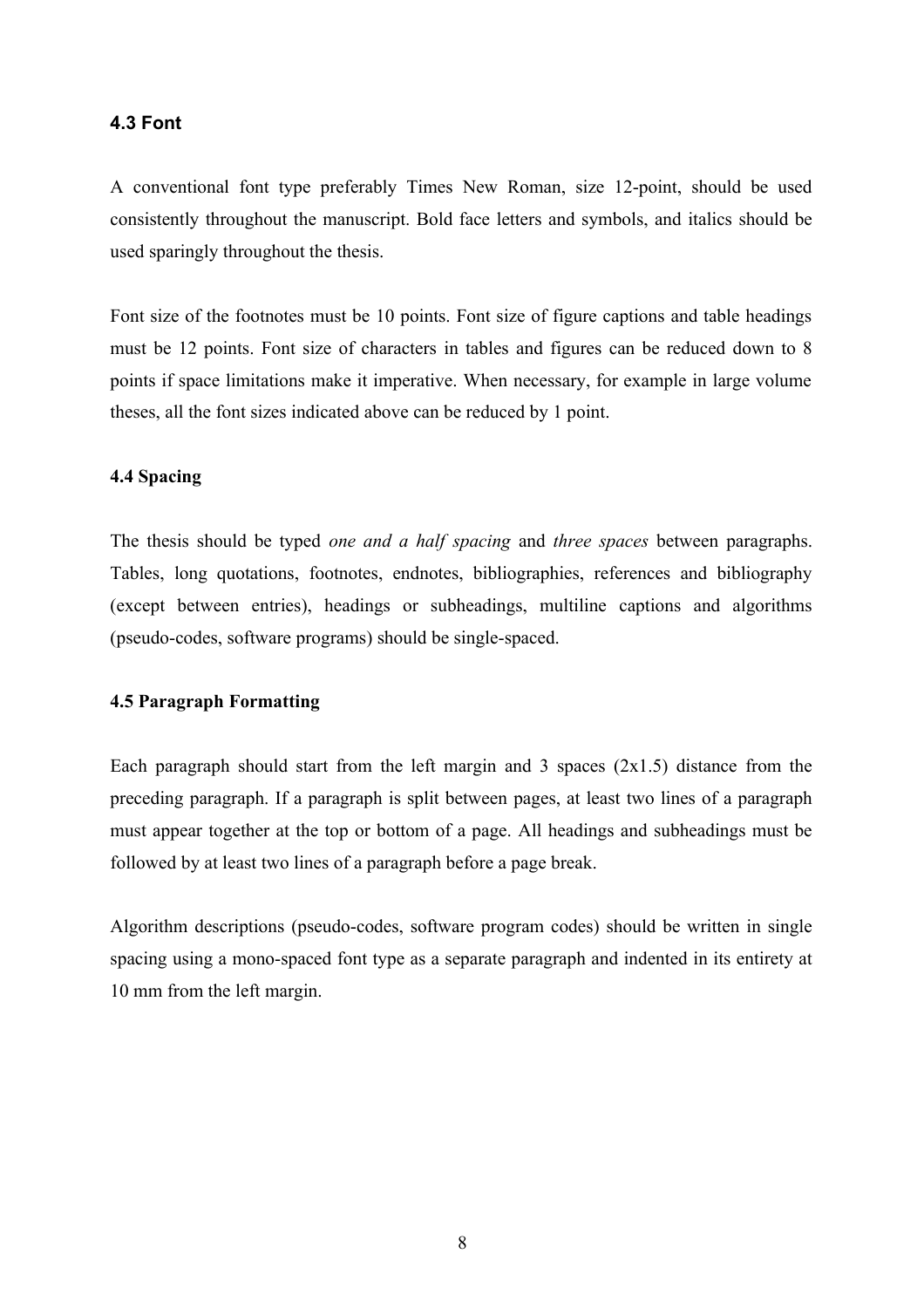| Front cover (bind)        |             | ***    |
|---------------------------|-------------|--------|
| Inside cover (title page) |             | ***    |
| Approval page             | Page i      | $***$  |
| Abstract                  | Page ii $+$ | $\ast$ |
| Acknowledgements          | .           | *      |
| Table of Contents         | .           | $\ast$ |
| List of Tables            | .           | *      |
| List of Figures           | .           | $\ast$ |
| List of Symbols           | .           | *      |
| List of Abbreviations     | .           | $\ast$ |
| Introduction              | $1 +$       | *      |
| Main body of the report   | .           | $\ast$ |
| Conclusion                | .           | *      |
| References                | .           | *      |
| Appendices                | .           | *      |
| Curriculum Vitae          | .           | *      |

TABLE 1.1 Order of appearance and pagination.

\*\*\* : No page number

\*\* : Number does not appear on the page

\* : Number appears on bottom center

The title of the report and Abstract pages should not include table, figure, boldface, italics, chemical or mathematical formulas, symbols, subscripts superscripts, Greek letters or other non-standard abbreviations or characters.

All pages, except for outside and inside cover page should be numbered centrally. Preliminary pages (such as, Approval page, Abstract, Acknowledgements, Table of Contents, List of Tables, List of Figures, List of Symbols, List of Abbreviations) should use lower case Roman numerals (i, ii, iii, ….). Starting from the body of the thesis (namely from the "Introduction" section), all numbers should use Arabic numerals (1, 2, 3,…) beginning with "1" and should be consecutively applied continuously throughout the thesis until the last page, including the pages containing illustrations, tables, figures, and photographs.

#### **4.7 Multiple Volumes**

If a finished manuscript exceeds 50 mm in thickness it must be bound in two or more volumes, each limited to 50 mm in thickness, too. All volumes must be numbered consecutively, using capital Roman numerals. Each additional volume must contain a title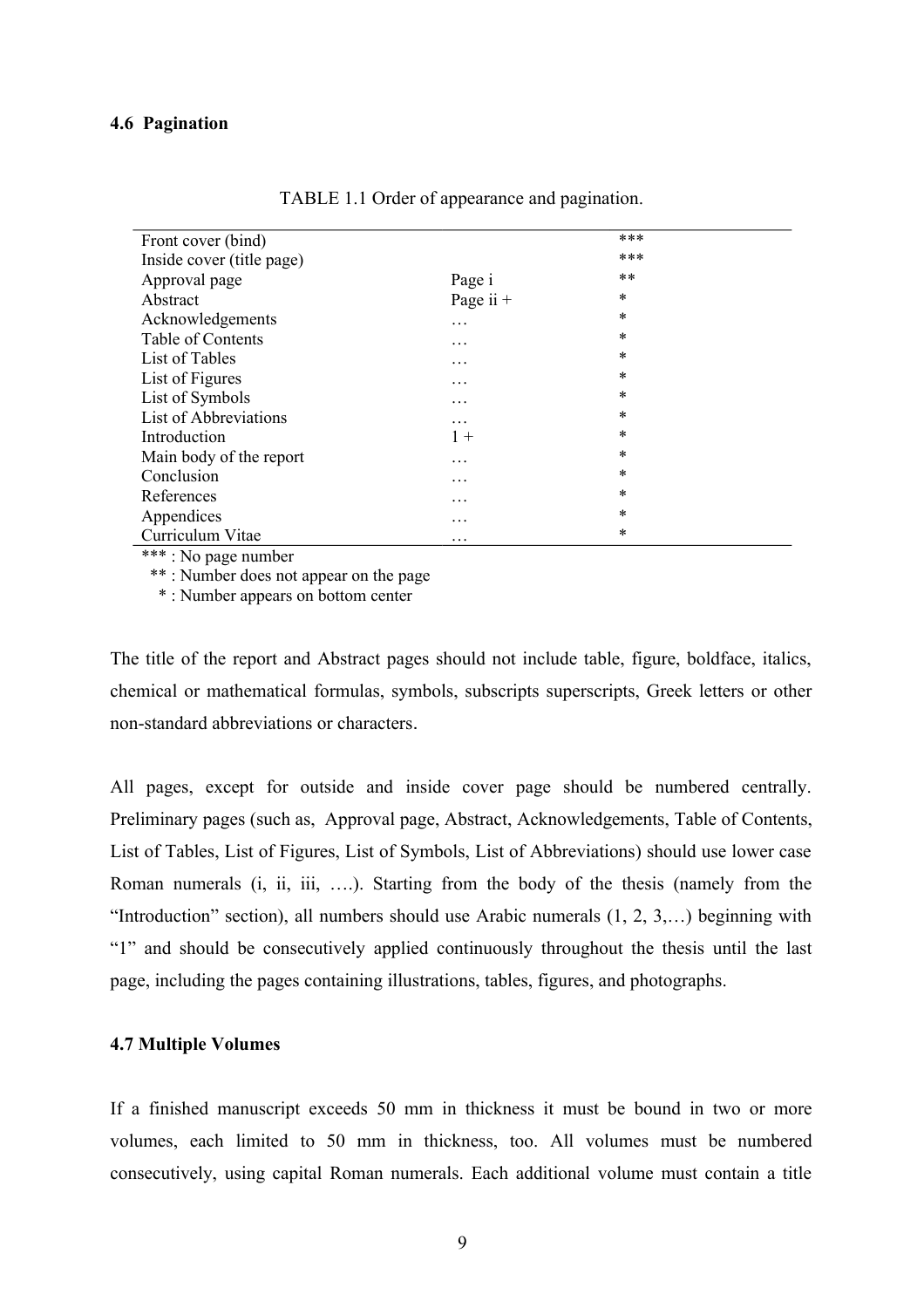page. Title pages should be identical except for the notation Volume I, Volume II, etc., just below the title to differentiate the volumes.

Both the Roman and the Arabic numbering systems used in Volume I should continue through Volume II. As with the title page of Volume I, that of Volume II counts among the preliminary pages but does not bear a number. If "iv" is the last Roman numeral used in Volume I, for example, the title page of the second volume will count as page "v" and will be followed by preliminary pages "vi", "vii", etc. Each volume must contain a complete Table of Contents, List of Tables, List of Figures, List of Symbols and List of Abbreviations.

#### **4.8 Front Cover and Binding**

All undergraduate project reports are to be bound in reflex white cloth. Synthetic, leatherette, or similar cloths are not acceptable. A bound copy of the thesis should measure 215 by 285 mm. The title of the project should appear 60 mm from the top of the cover.

See Appendix A for an example of the front cover and the spine.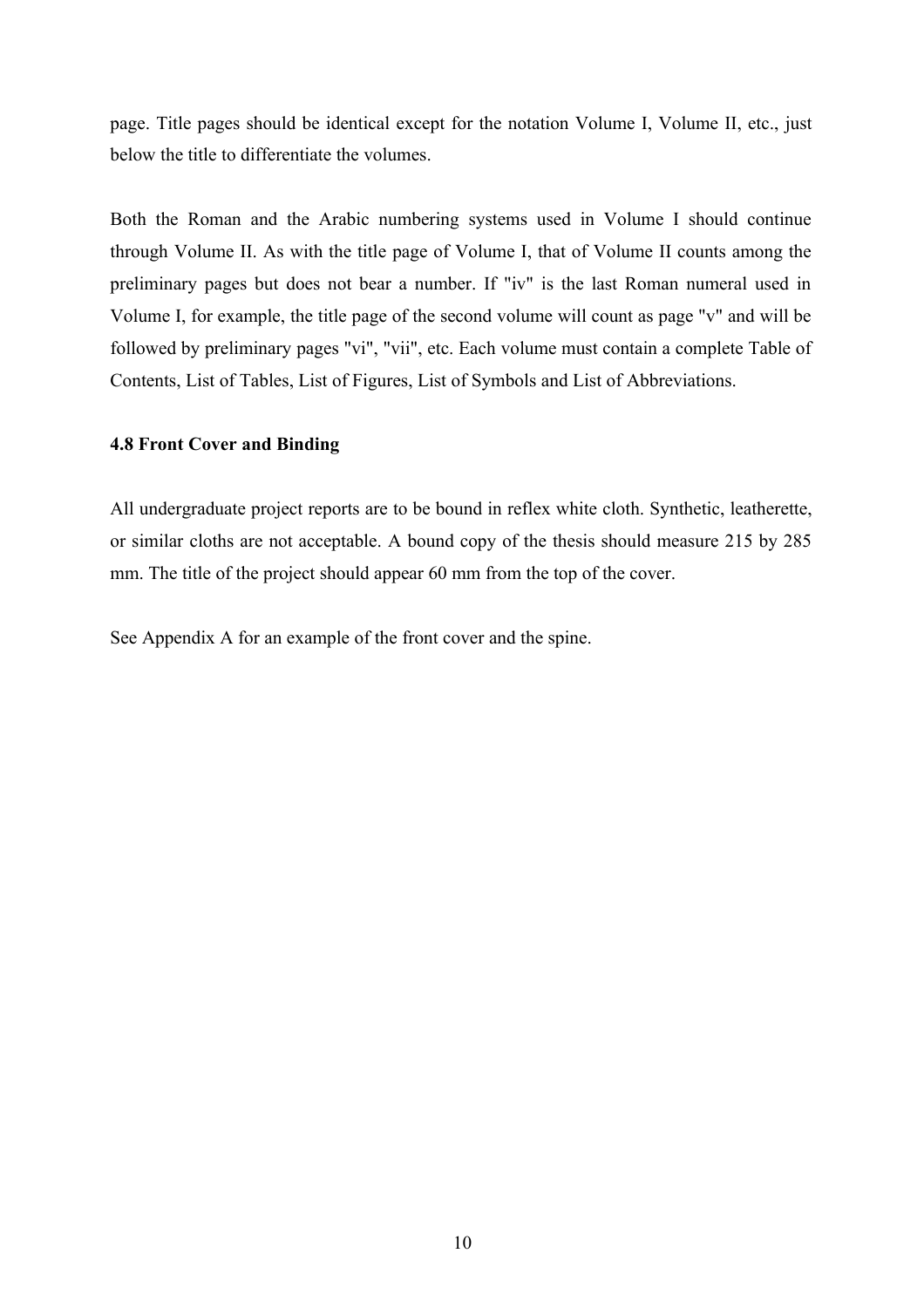### **Chapter 5**

#### **Writing the Parts of the Report**

#### **5.1 Preliminary Pages**

#### **5.1.1 Title Page**

The title should be typed single-spaced, all in capital letters, and should begin at 60 mm from the top of the page. The format of the title page and cover page, including spacing and capitalization should be exactly as in the sample title page shown in Appendix 2.

#### **5.1.2 Approval Page**

A sample approval page is presented in Appendix 3. Only the university or organization name should be used to indicate affiliation. Academic titles in English are Prof., Assoc. Prof., Assist. Prof. or simply Dr. for instructors.

#### **5.1.3 Abstract**

The objective of an abstract is to give the reader a concise account of the thesis or dissertation. The abstract should have three main parts: the statement of the problem, methods and procedures, results and conclusion. It must not exceed 350 words for both masters thesis and doctoral thesis, must not include references, diagrams, mathematical formulae unless absolutely essential or footnotes.

A sample abstract page is provided in Appendix 4.

#### **5.1.4 Acknowledgements**

Acknowledgements contain expressions of appreciation to the individuals or institutions who have helped the author in any way during his/her studies. A sample acknowledgement page is presented in Appendix 5.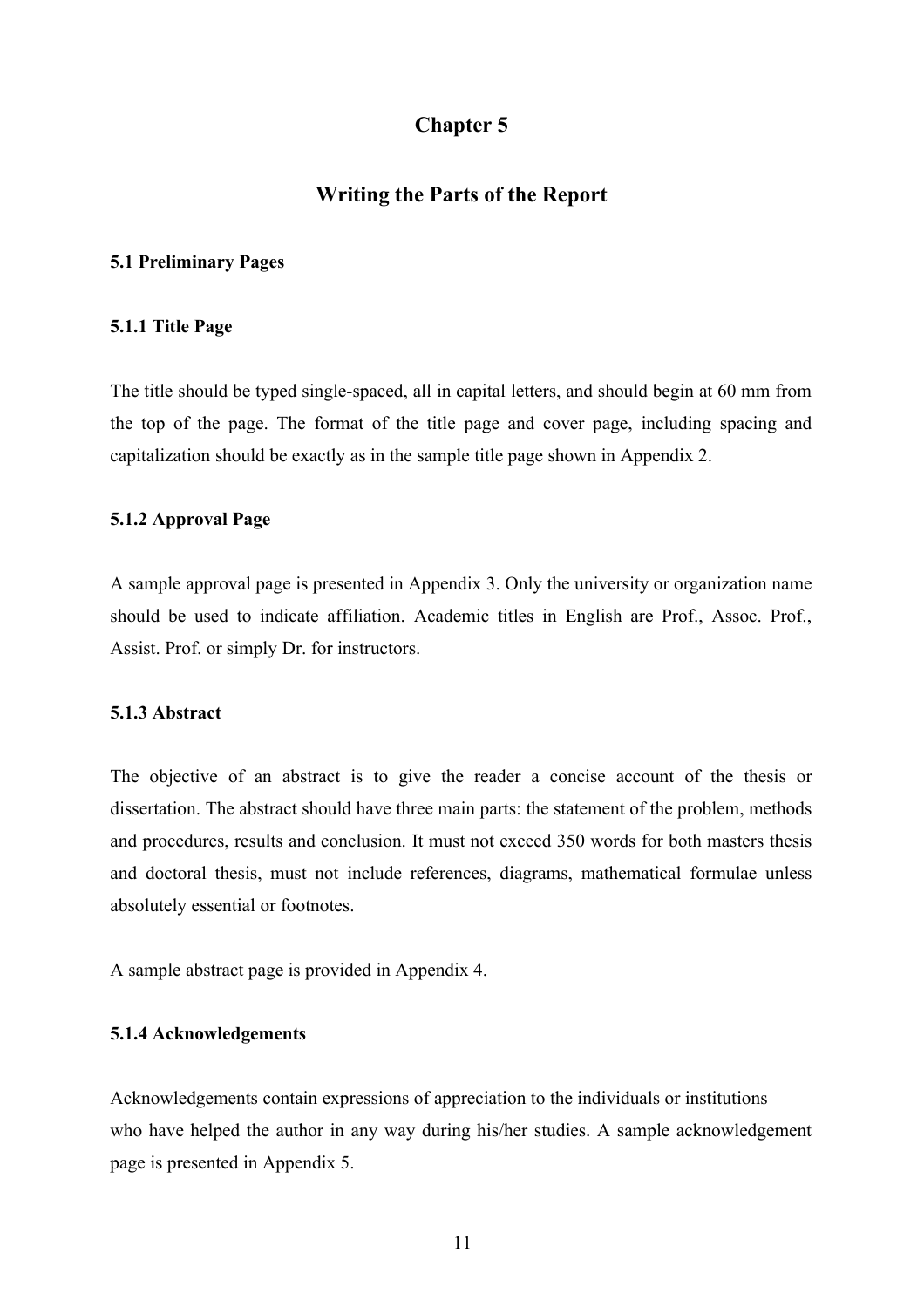#### **5.1.5 Declaration**

The declaration form in Appendix 6 should be filled and signed.

#### **5.1.6 Table of Contents**

The table of contents must list the title of each chapter and its parts and sections, references or bibliography, appendices and Curriculum Vitae (if applicable). The wording used for all entries in the table of contents must match exactly with what is used in the text. Each entry must have leader dots which connect it to its corresponding page number.

The heading Table of Contents appears without punctuation centered between the text margins, 60 mm from the top of the page. The listing of actual contents begins at the left margin at least 15 mm below the heading.

A sample table of contents is provided in Appendix 7.

#### **5.1.7 List of Tables**

The list of tables should immediately follow the table of contents on a new page.

The heading List of Tables appears centered between the texts margins, without punctuation, 60 mm from the top of the page; the listing begins at the left margin at least one and a half spacing below the heading.

Each entry should have the same number and the same caption or title used for a table in the text, although a long caption may be abbreviated to the extent of using only the first full sentence. As in the table of contents, each entry must have leader dots which connect it to its page number.

A sample list of tables is provided in Appendix 8.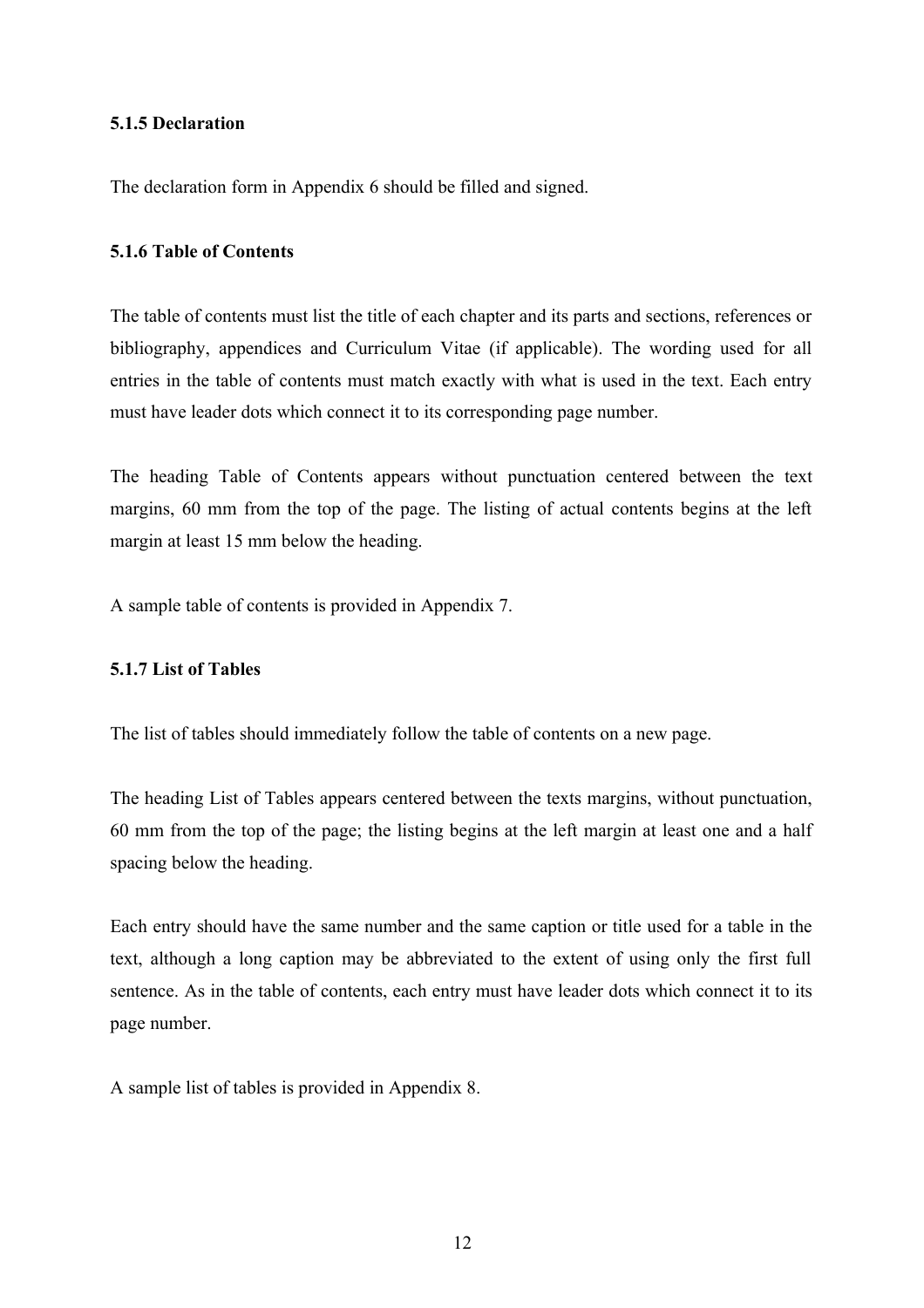#### **5.1.8 List of Figures; List of Illustrations; List of Symbols**

If included, these lists must appear on separate pages and are governed by the same rules as the list of tables. A sample list of tables is provided in Appendix 9.

#### **5.1.9 List of Appendices**

If included, this list must appear on separate pages and are governed by the same rules as the list of tables. A sample list of tables is provided in Appendix 10.

#### **5.1.9 List of Abbreviations**

If included, this list must appear on separate pages and are governed by the same rules as the list of tables. A sample list of tables is provided in Appendix 11.

#### **5.2 The Body**

#### **5.2.1 Headings**

The text, or the main body of a thesis, is divided into multiple chapters to help the reader in understanding the subject matter. Although the detailed organization of the text varies among academic disciplines, the formatting of the text must be consistent throughout. All headings and subheadings should be presented in the same way in each chapter, in terms of capitalization, placement on type page and kind of type used. Headers, giving the chapter number and chapter title, are allowed at the top of the pages

Chapters are numbered consecutively in Greek or Arabic numerals and capital letters (Chapter 1, Chapter 2, etc., or Chapter I, Chapter II, etc.). In addition to general titles like Introduction, the chapters need short but substantially descriptive titles, as well.

Only new chapters should begin with a new page. Within a chapter, the presentation of subsections must be continuous; partially filled pages of text are acceptable only on nontextual pages, such as those presenting tables and illustrations.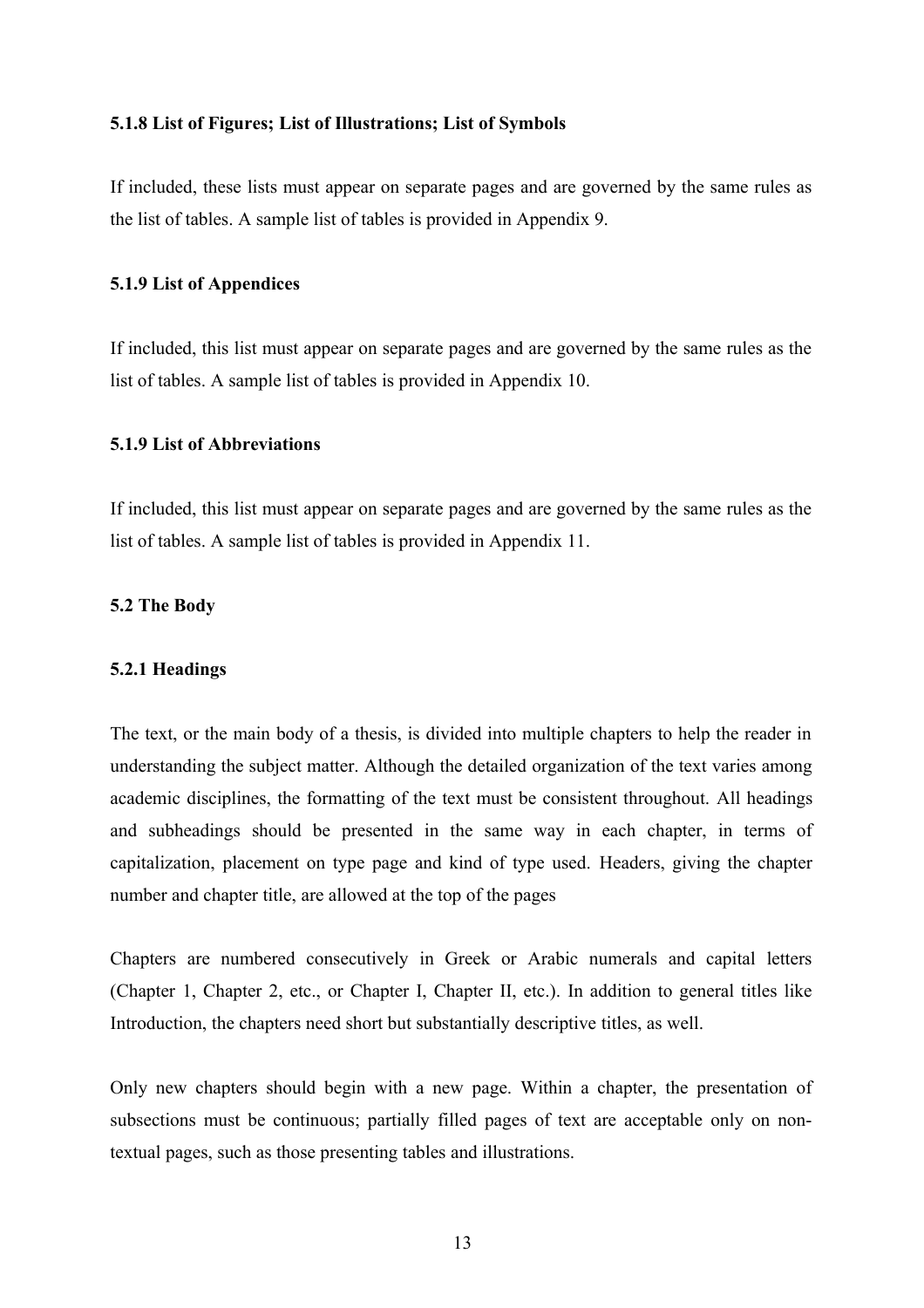The title of the Chapter should be written in all bold capital letters and 14-point font size is centered between the text margins, 60 mm from the top of the page; the title in all bold-faced and 14-point font size goes one and a half space below and is also centered. The text begins at least one and a half spacing below.

Second-level headings, first-level subheadings and second-level subheadings must be left justified, bold-faced and 12-point font size. Second-level headings should be numbered as 2.1, 2.2, …. The first letter of each word except conjunctions, propositions and articles must be capital. Second-level heading should be separated from the preceding and succeeding text by a distance of one and a half space or by carriage return.

First-level subheadings should be numbered as 2.1.1, 2.1.2, … and should have a distance from the preceding and succeeding text of at least 8 mm. The first letter of each word except conjunctions, propositions and articles must be capital.

Second-level subheadings, if needed, should be numbered as 2.1.1.1, 2.1.1.2, … and should have a distance from the preceding and succeeding text of at least 8 mm. However, second subheadings should be avoided if possible. No further subheadings are allowed.

#### **5.2.2 Illustrative Material**

Illustrations include drawings, charts, figures, tables, diagrams, plates, and photographs. These may be inserted wherever the author feels appropriate, but as a general rule, should appear as close as possible to the part of the text which refers to them.

Table numbers and captions should be centered above the illustration; figure numbers and captions should be centered below the illustration. Table numbers, figure numbers and captions should be separated from the illustrations by least 8 mm.

Illustrations of one-half page or less in length may appear on the same page with the text, separated from the text above and below one and a half space.

Illustrations that are too wide to be placed in portrait orientation between the left- and righthand margins should be rotated counterclockwise 90 degrees so that the top of the illustration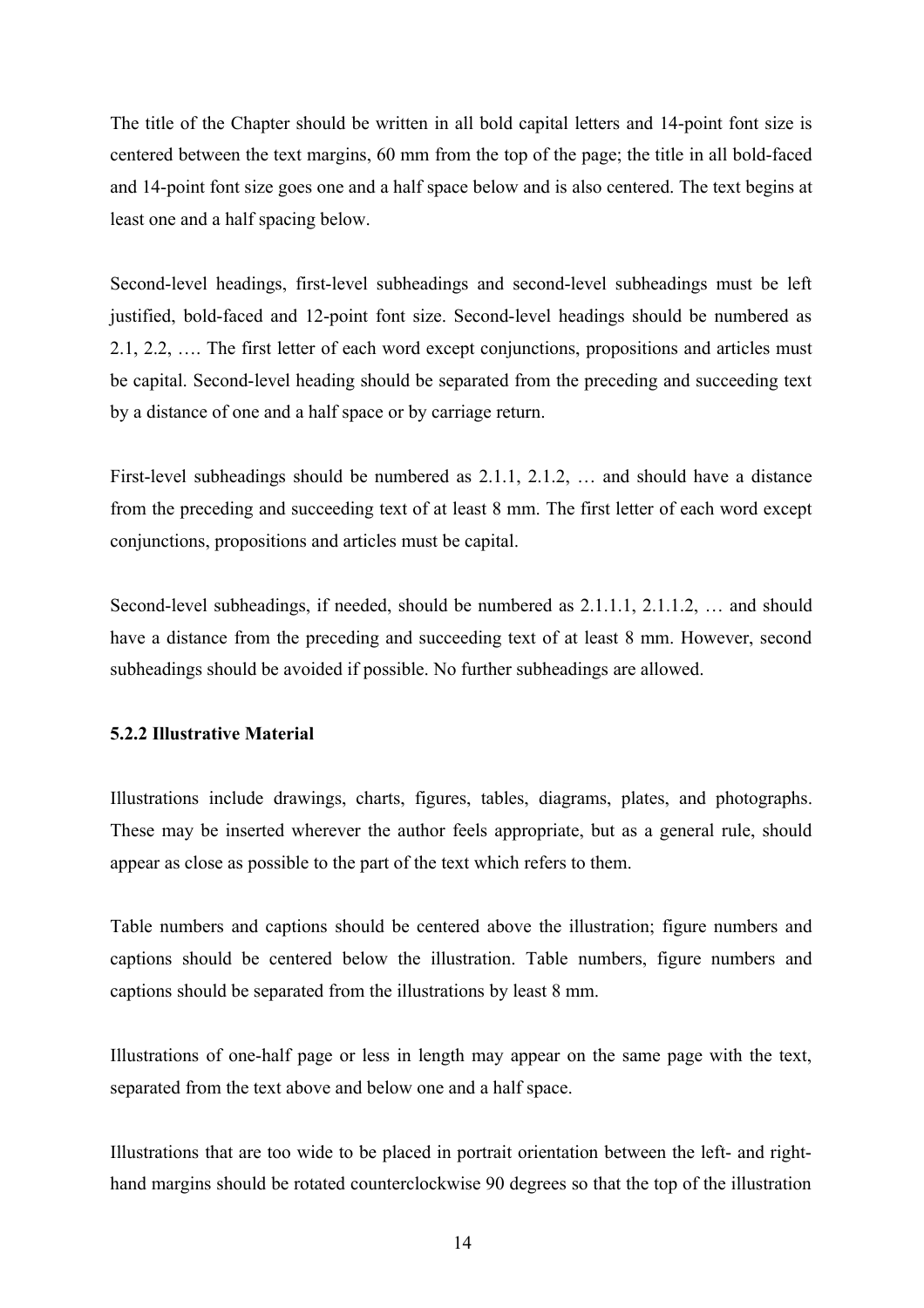runs parallel to the left-hand margin of the page. In such a case, the whole page must be reserved only for that illustration. The caption or legend for such an illustration must also be rotated. When illustrations are presented in this manner, the usual margin requirements remain in effect, and page numbers should appear in their normal place.

Illustrations of any kind must be numbered consecutively, including appendices. A decimal approach (1.1, 1.2, 1.3,…, A.1, A.2,…, where the first digit is the chapter or appendix number, and the digit after the decimal point is the illustration number within that chapter or appendix) should be used.

Illustrations may run longer than one page. In such cases, all subsequent pages of the illustration must include at least the illustration number and the notation that is continued, e.g., "Table 1.2 (cont'd)" or "Table 1.2 (continued)".

Table headings and figure captions must be in the same font used in the text. The size of characters in figure captions and table headings must be 12 points.

A point size that is easy to read, especially for tables, axis scales, axis titles, legends, and labels in charts and diagrams must be chosen. Font size of characters in tables and figures can be reduced down to 8 points if space limitations make it imperative.

Color may be used in figures and photographs as long as duplicate copies are all produced by color photocopy*.* Photographic illustrations must be originals or well-made photographic copies of the originals. Standard photocopies of photographs are not acceptable. Wherever required, mounting of illustrations should be done with a technique that ensures durable and good quality result (e.g., dry mounting). With dry mounting, the paper to which photographs are attached will not curl. Other methods, such as library paste, rubber cement, spray mounting, or tape, are not acceptable: such mounting techniques are not permanent, and the adhesives used will eventually destroy both the paper and the photograph in the long run.

If an audio visual material (e.g., videotape, cassette, etc.) is needed to accompany and supplement the text, it should be adequately described within the continuity of the text. Only one copy of the material will be submitted.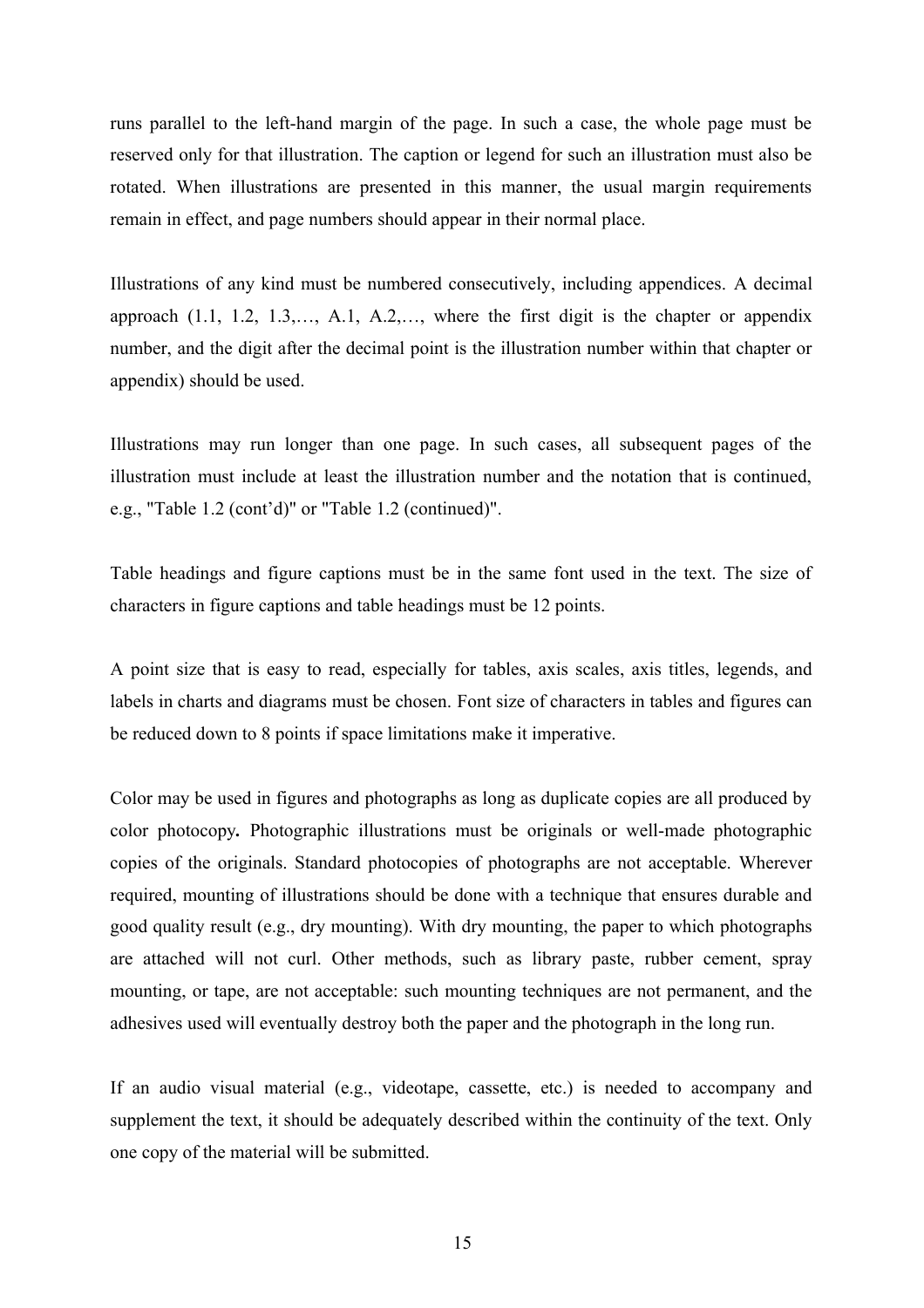A soft copy of the thesis in the form of CD will be submitted with all copies. Computer printouts must conform to the margin specifications, must be dark and legible with high black and white contrast, and must be copied on thesis-quality paper.

Samples of table and figure are provided in Appendix 12 and 13.

#### **5.2.3 Formulas**

Mathematical and chemical formulas, equations and expressions must be computer generated using an equation editor or a mark-up language. If a reference is made to them, they must carry a numerical identification. Each equation must be numbered in parentheses and this must be given next to the right margin. Like illustrations, equation numbers must have two parts where the first part is the chapter or appendix number, and the part after the decimal point is the equation number within that chapter or appendix. For instance, (1.1) or (A.2).

#### **5.2.4 Quotations**

Short, direct prose quotations of three lines or less should be incorporated into the text, enclosed in double quotation marks. Prose quotations which exceed three lines should be set off from the text in single spacing and indented in its entirety at least 10 mm from the left margin, with no quotation marks at the beginning or end.

#### **5.2.5 Footnotes and Endnotes**

Notes may be in the form of footnotes, placed at the bottom of each page, or endnotes, placed at the end of each chapter or at the end of the report before the bibliography and appendices.

Footnoting practices differ widely among publications in the sciences, humanities, and social sciences. Candidates should consult with their departments regarding accepted footnoting practice in their individual disciplines.

The most common mode of presentation for both footnotes and endnotes is to single-space within, and double-space between, each listing. If placed at the bottom of a page, footnotes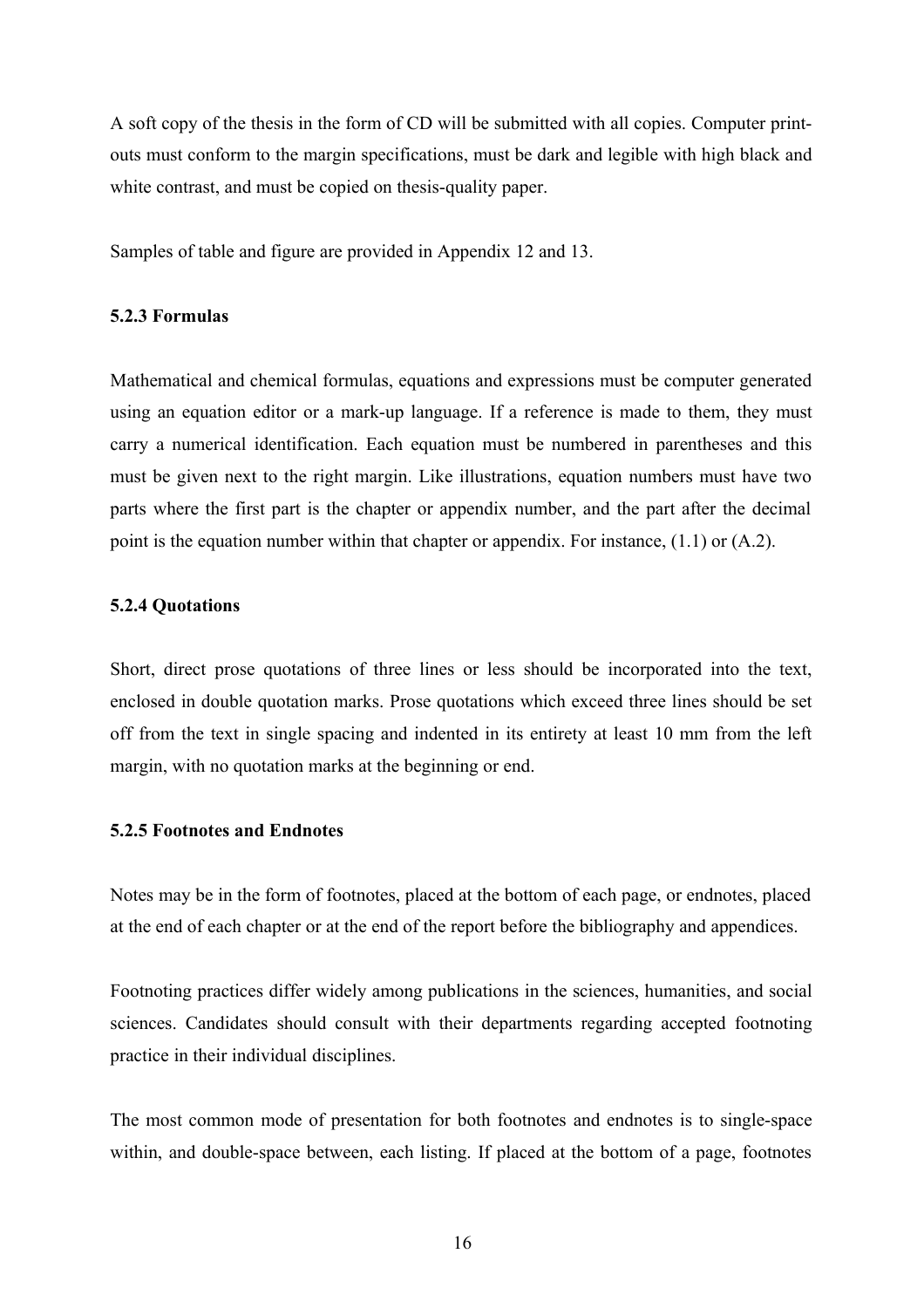must be separated from the text by a complete horizontal line 4 mm above the first line of the footnote.

Arabic numerals, asterisks or small letters should be used for footnotes and endnotes. In either case, the label used may appear either above the line or in parentheses even with the line.

#### **5.2.6 Citations**

The Publication Manual of the American Psychological Association (APA) referencing system should be used. Samples for writing References is provided in Appendix 15.

#### **5.2.7 References**

All of the references are to be listed at the end of the report. The references in a section headed "References".

All cited material in the text should be listed in the References. Similarly, all referenced material should be cited in the text as well.

The references section is not assigned a chapter number, but it must have page numbers written in the same font and point size used for pagination throughout the thesis. The heading References is centered between the margins, without punctuation, 60 mm from the top of the page; the list begins one and a half space below. Each bibliographic entry should be singlespaced with double spacing between entries.

#### **5.2.8 Appendices**

Some authors may desire to include certain material of the report in an appendix rather than in the main text. For example, an appendix may contain test forms, detailed apparatus description, extensive tables of raw data, computer programs, etc.

Each appendix should be given a number (Appendix 1, Appendix 2, etc.). The heading Appendix 1 should appear centered between the text margins, 60 mm from the top of the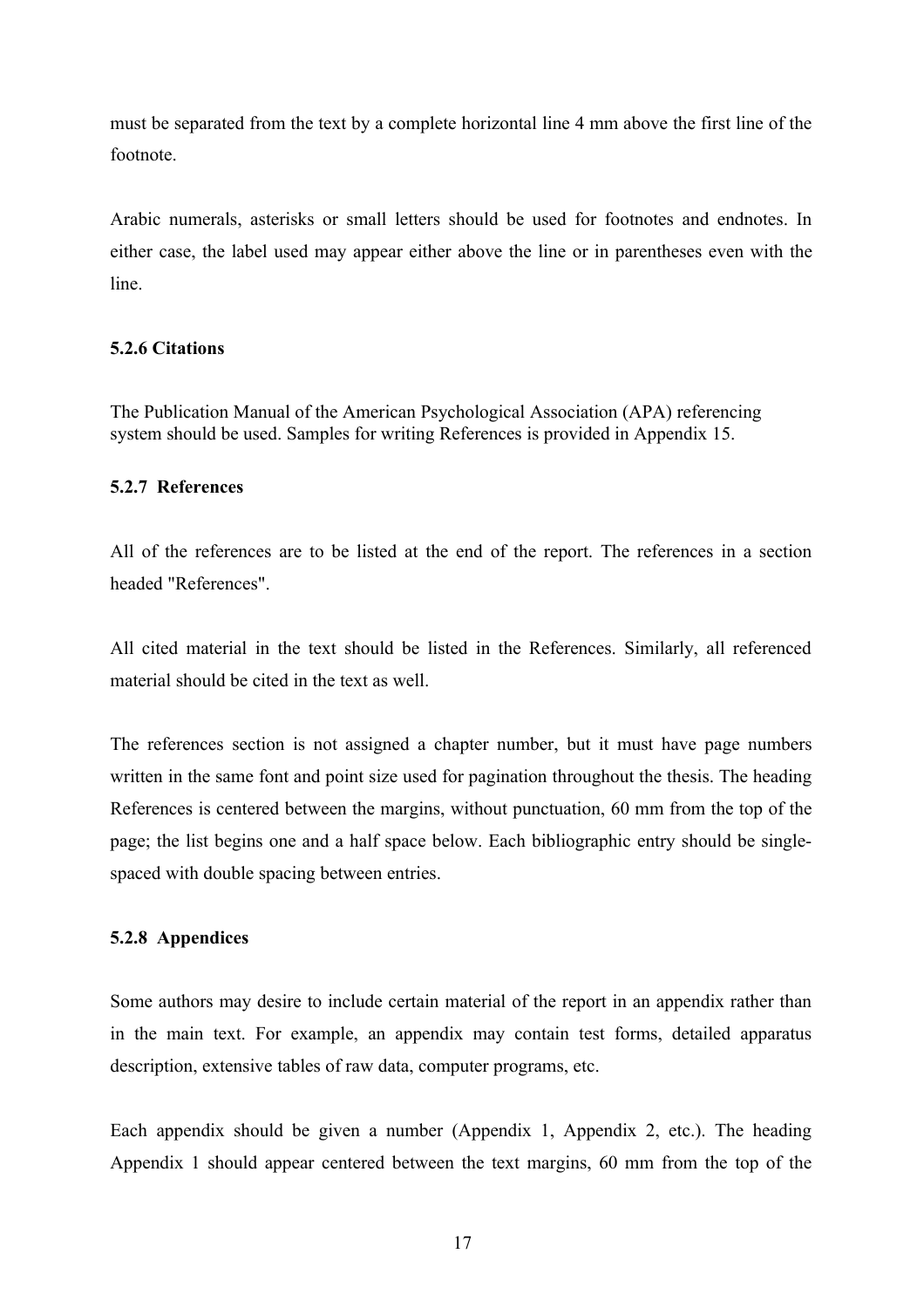page. Each appendix has a descriptive title. The font and point size should be same as those used for chapter titles.

Spacing need not be the same for each of the appendices. Documents and case studies may be single-spaced, whereas spacing for the explanations of methods and procedures may be similar to that of the text.

Each appendix with its title must be listed separately in the table of contents, similar to a chapter.

All appendices must have page numbers written in the same font and point size used for pagination throughout the thesis.

If an appendix contains photocopied material, the photocopies should be of publication quality.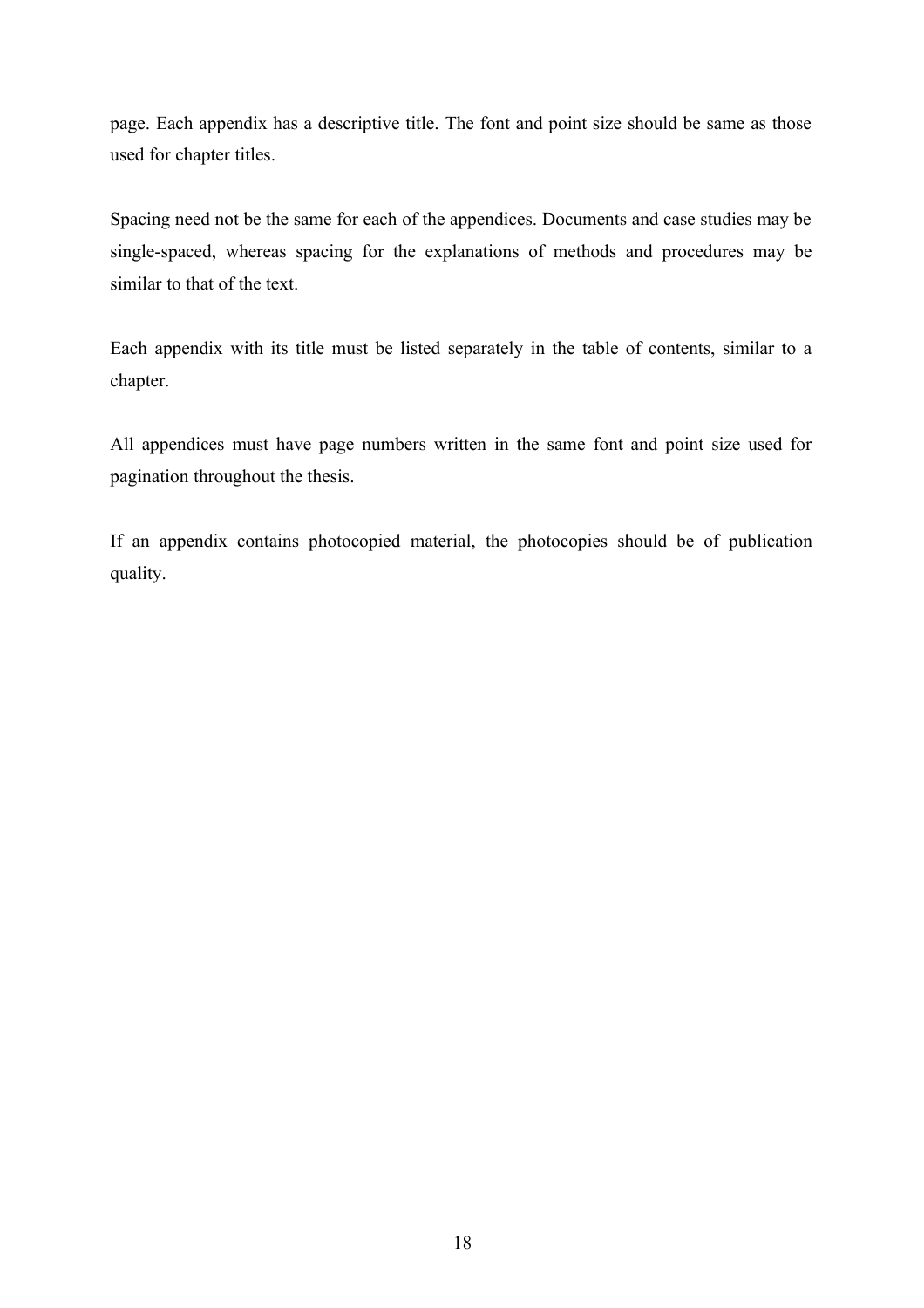## **Appendix 1 Cover Page**

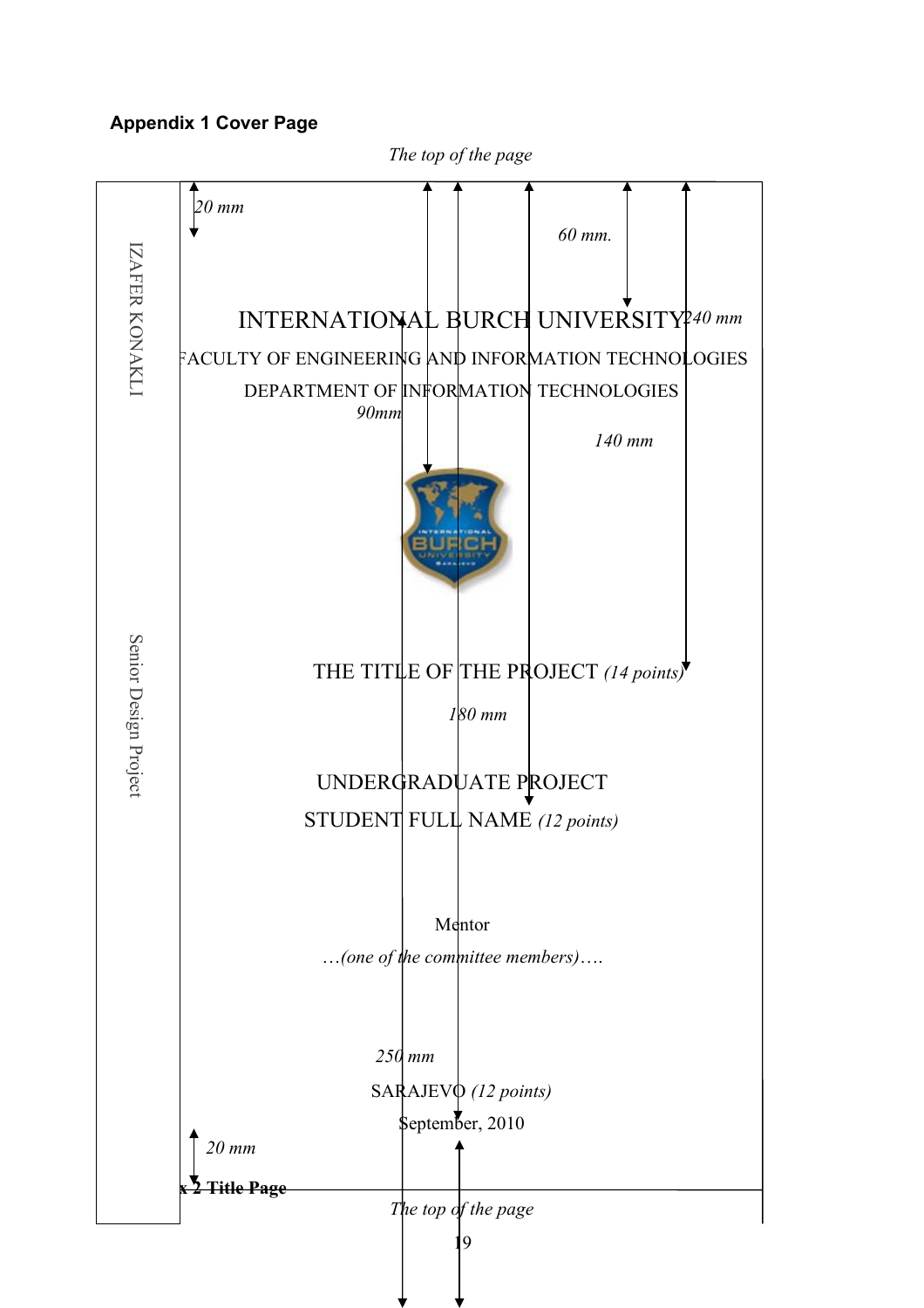

*60 mm*

……………………….. *(12 points)*

250 mm

# INTERNATIONAL BURCH UNIVERSITY *(12 points)* 2013 *(12 points)*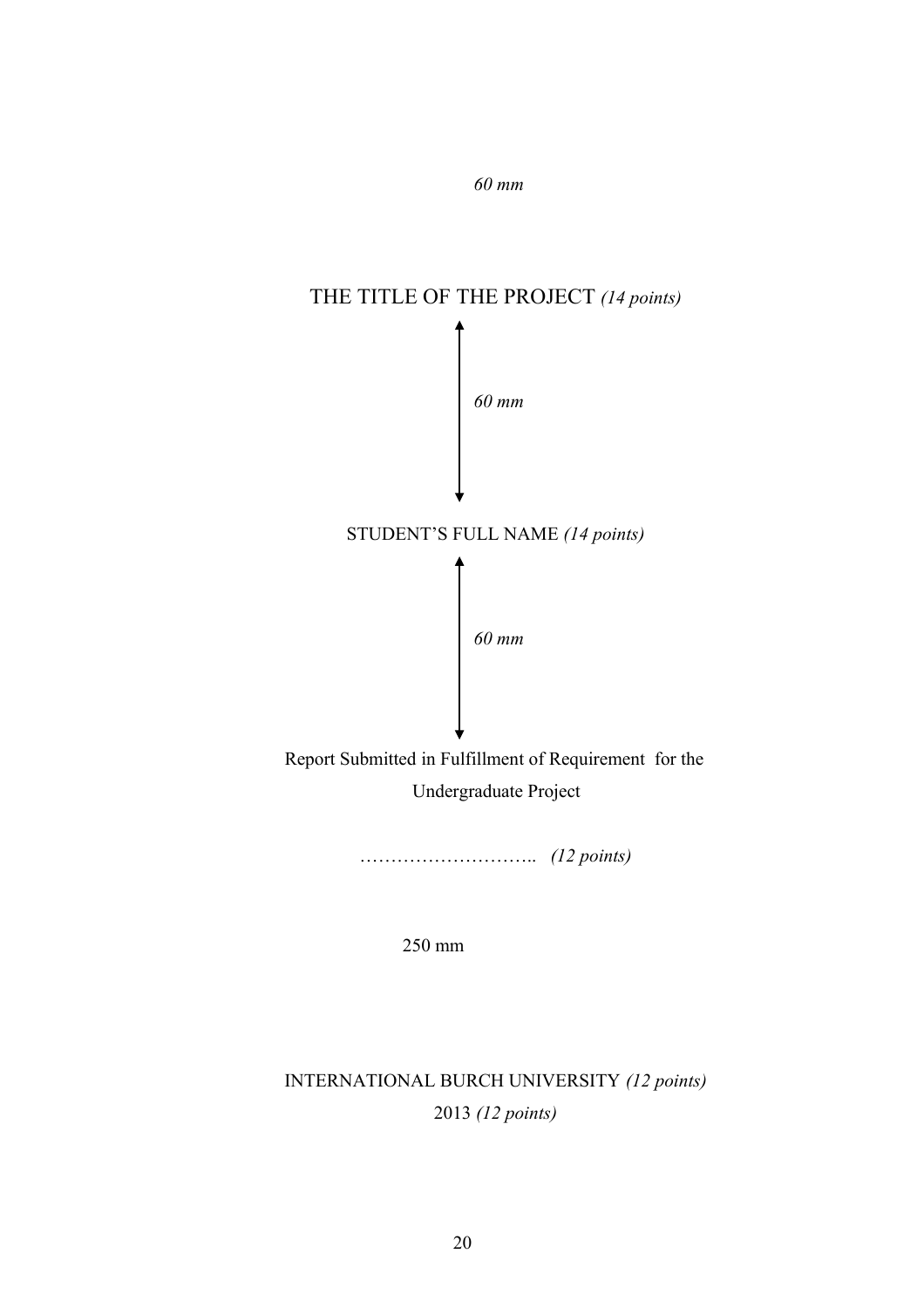

I certify that this final work satisfies all the requirements as a Undergraduate Project for the Bachelor degree in Computer Science Engineering.

……………………………………

#### **Head of Department**

This is to certify that I have read this final work and that in my opinion it is fully adequate, in scope and quality, as an Undergraduate Project for the Bachelor degree in Computer Science Engineering.

….*(one of the committee members)*….

 **Mentor**

#### **Examining Committee Members**

Title / Name & Surname Affiliation Signature

1- Prof. Dr. Meliha HANDŽIĆ

2- Prof. Dr. Abdülhamit SUBAŞI

3- Assist. Prof. Dr. Günay KARLI

It is approved that this final work has been written in compliance with the formatting rules laid down by the Department of Information Technologies.

Prof. Dr. Meliha HANDŽIĆ

 **Head of Committee**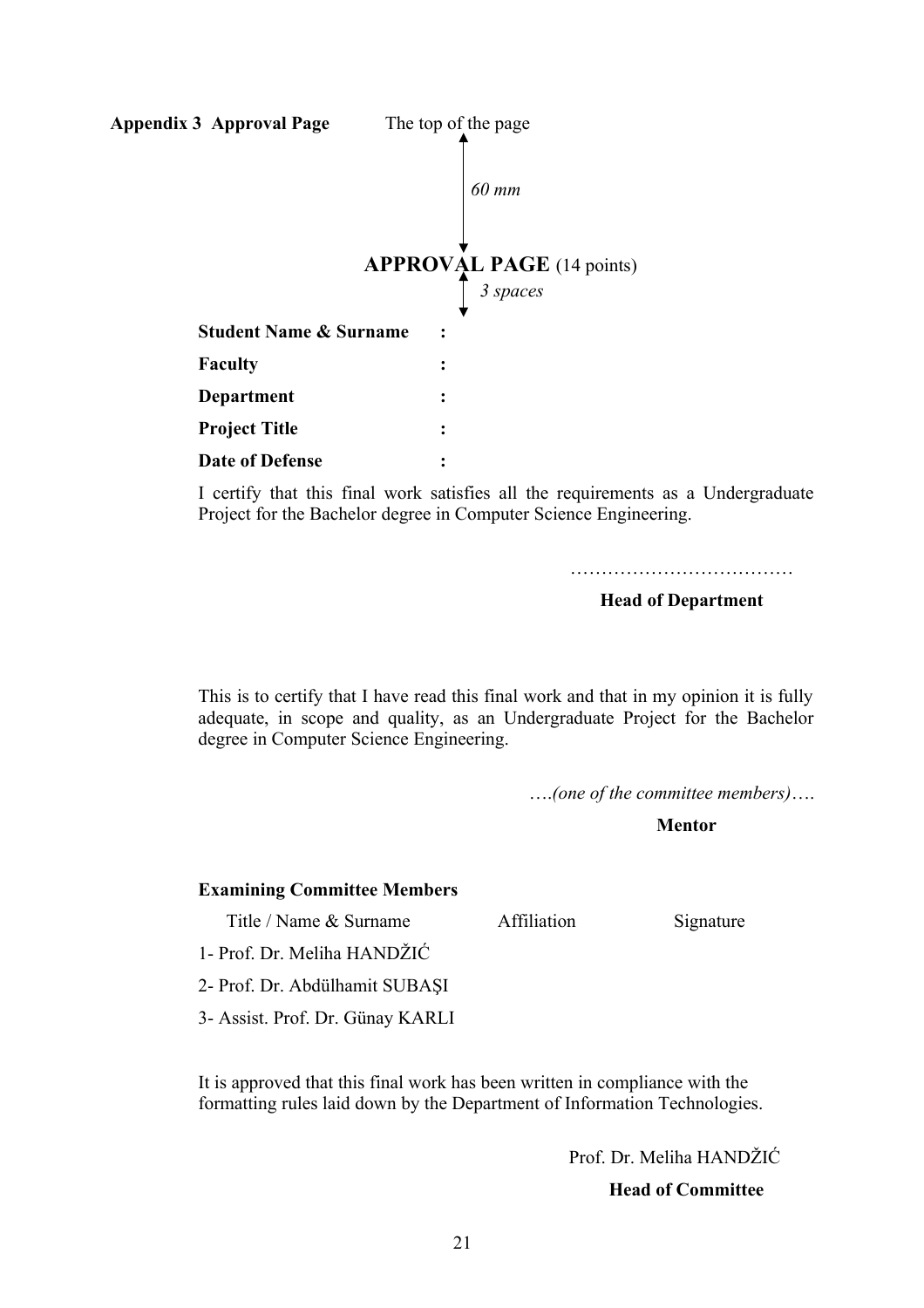

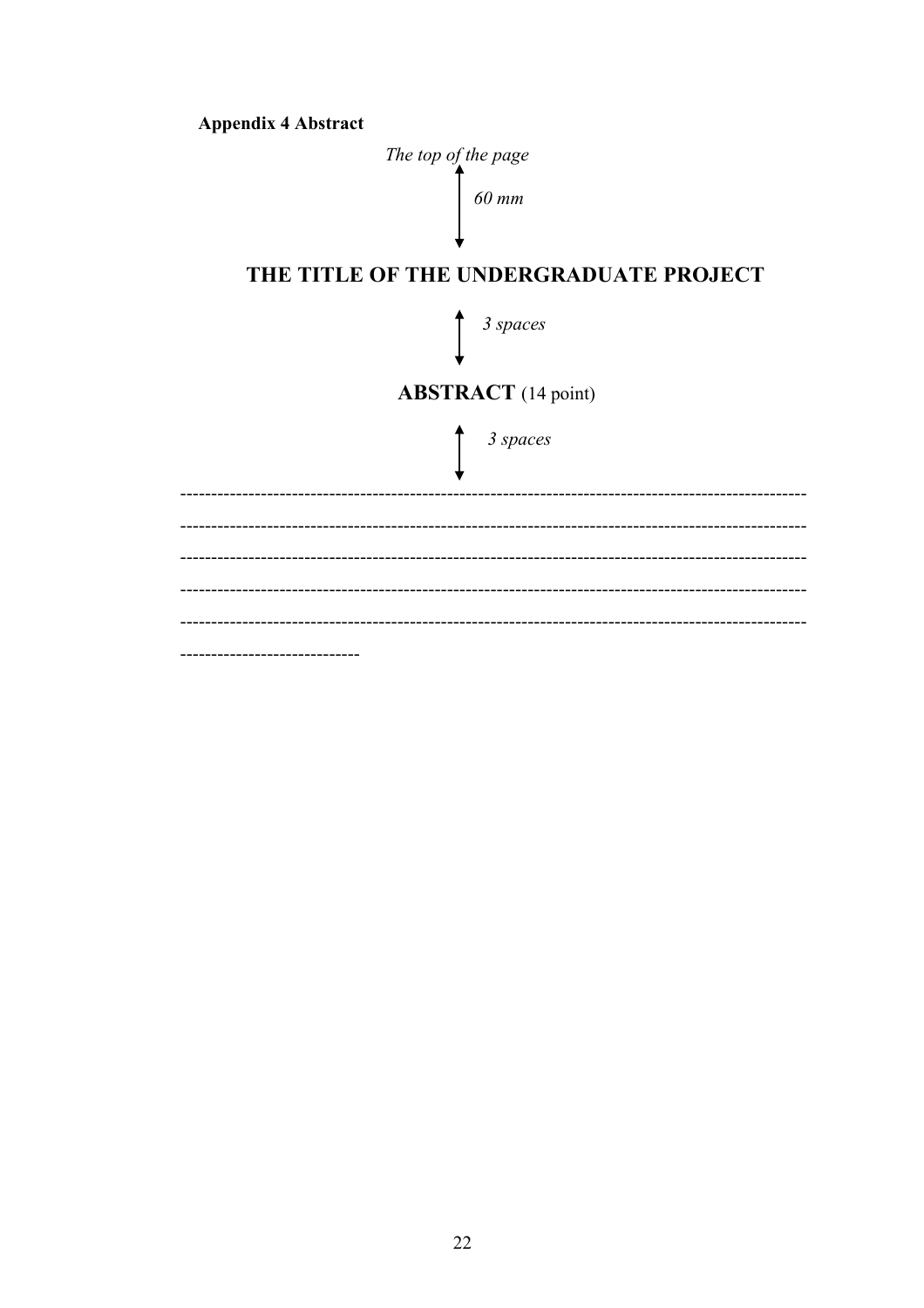#### **Appendix 4 Acknowledgements**



 **ACKNOWLEDGEMENTS** *(14 points) 60 mm 3 spaces*

There are many people who helped to make my years at the graduate school most valuable. First, I thank ……, my major professor and dissertation supervisor. Having the opportunity to work with her over the years was intellectually rewarding and fulfilling. I also thank …… who contributed much to the development of this project starting from the early stages of my dissertation work. ……… provided valuable contributions to the development of the econometric model. I thank him for his insightful suggestions and expertise.

Many thanks to Department computer staff, who patiently answered my questions and problems on word processing. I would also like to thank to my undergraduate student colleagues who helped me all through the years full of class work and exams. My special thanks go to ……. whose friendship I deeply value.

The last words of thanks go to my family. I thank my parents …… and my brother ….. for their patience and encouragement. Lastly I thank my husband, …, for his endless support through this long journey.

This study was supported by the …............................... Grant No: BAP-………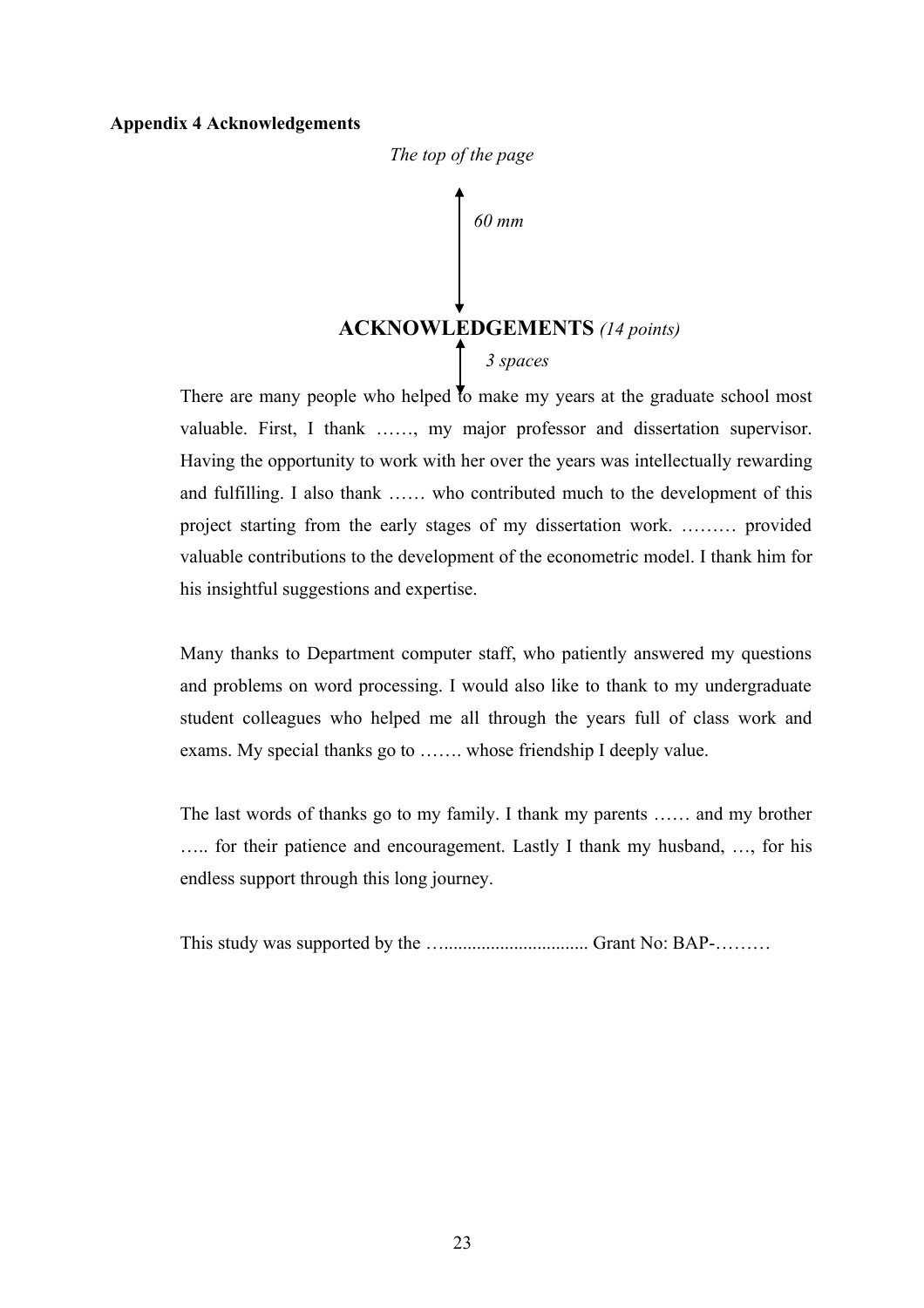#### **Appendix 6 Declaration**



I hereby declare that this Undergraduate Project titled………………… ……………………….. is based on my original work except quotations and citations which have been duly acknowledged. I also declare that this work has not been previously or concurrently submitted for the award of any degree, at International Burch University, any other University or Institution.

> *(Signature)* Name of Candidate

Date: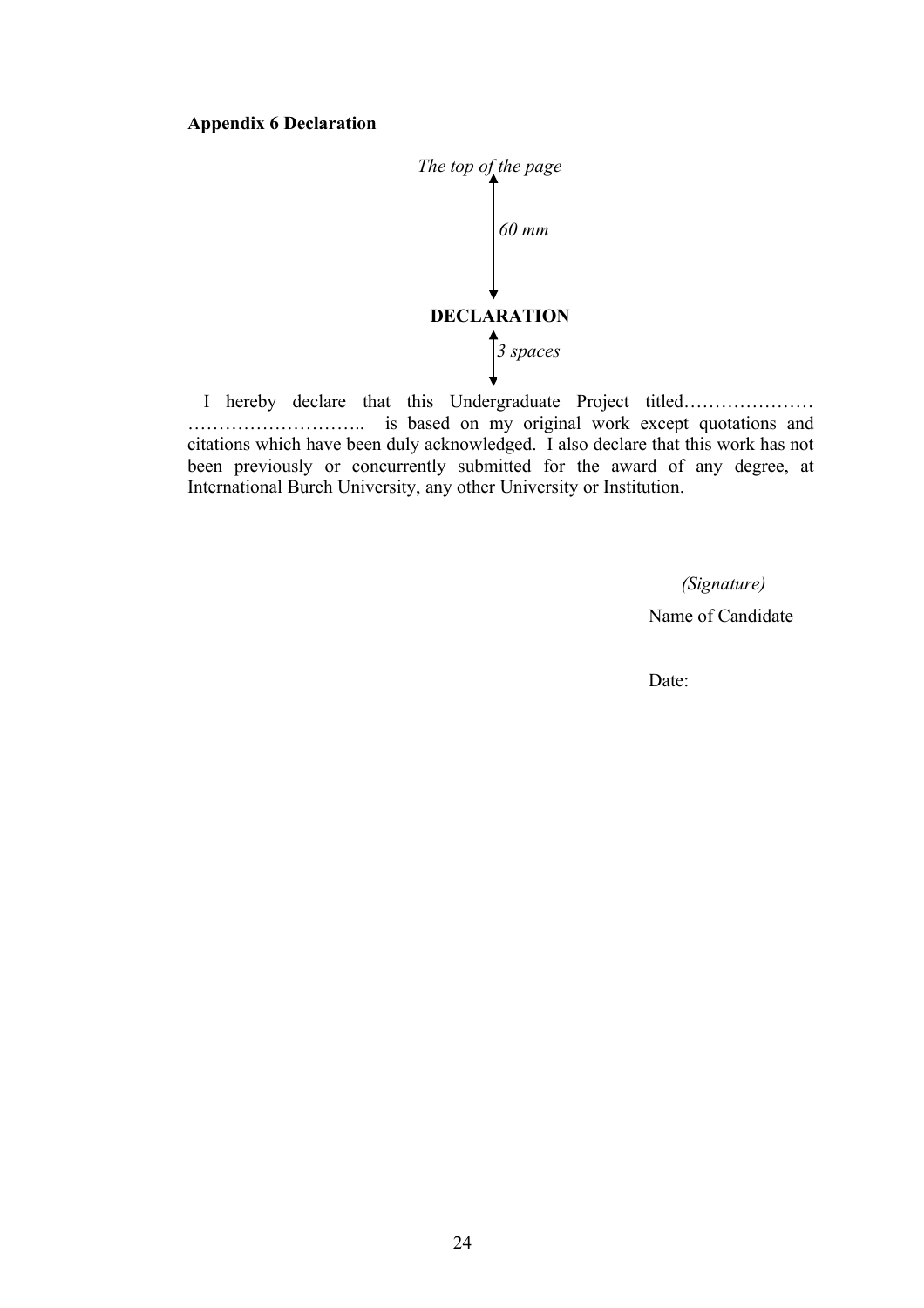#### **Appendix 7 Table of Contents**



*(Statement of the problem, the solutions can be implemented …. How this work solves the problem in what way … Current studies around the problem … Current applications implemented before … )*  $\blacktriangle$ 

| 3 spaces |
|----------|

| 2 ANALYSIS |                               |                          |
|------------|-------------------------------|--------------------------|
|            | 2.1 Requirements Analysis     | $\overline{\mathcal{L}}$ |
|            | 2.1.1 Functional Requirements | 6.                       |
|            | 2.1.2 Reporting               |                          |
| 2.2.3      |                               | 29                       |
|            |                               |                          |

 **2.2 Feasibility Analysis**

$$
\int \frac{3}{s} \, s \, p \, \text{access}
$$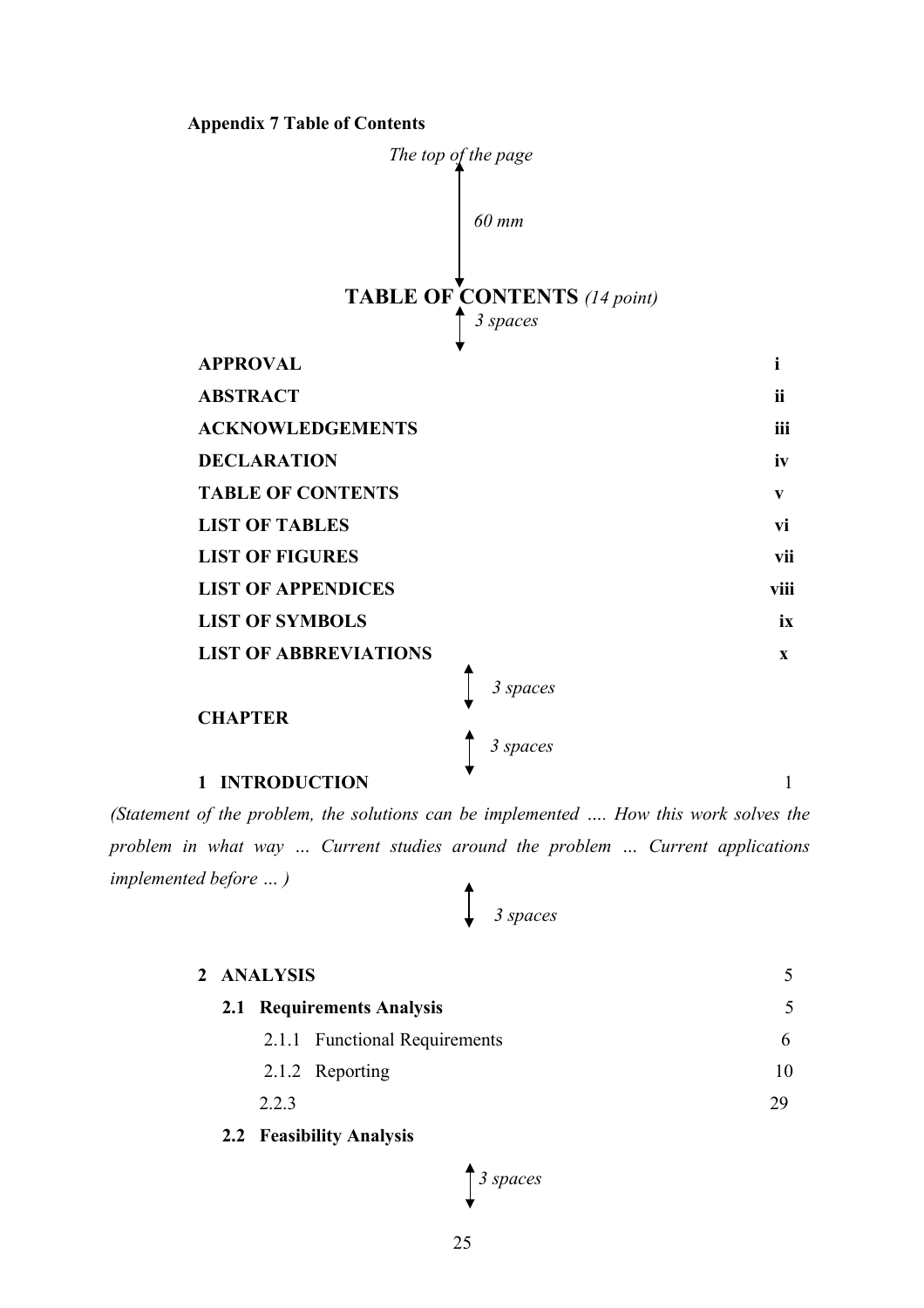### **3 APPLICATION DESIGN** 49

| 3.1 Use Case Diagrams                  | 58. |
|----------------------------------------|-----|
| 3.2 Class Definitions and UML Diagrams | 67  |
| 3.3 Activity Diagrams                  | 70. |

3.4 Database Table Definitions and Relations 77

#### **4 IMPLEMENTATION** 140

4.1 …*(Programming Languages that are used in the application, Hardware Components and implementation environment definitions ...)*

$$
\int \frac{3 \text{ spaces}}{}
$$

#### **5 TESTING** 150

*(Testing results and modifications about project implementation)*

#### **6 MAINTENANCE ANALYSIS**

*(Administrator part … Features and their maintenance... Data maintenance … Backup … Restoring the data when application crashes … Future developments and data integrity … )*

*3 spaces*

#### **6 CONCLUSION** 180

*(The benefits of the project, the things learned when implementing the project.... The future work that can improve this work … The limitations faced when implementing the project … The limitations that application has …. Use recommendations for better performance …)*

 **APPENDICES** 225

 **REFERENCES** 210

3 *spaces*

*3 spaces*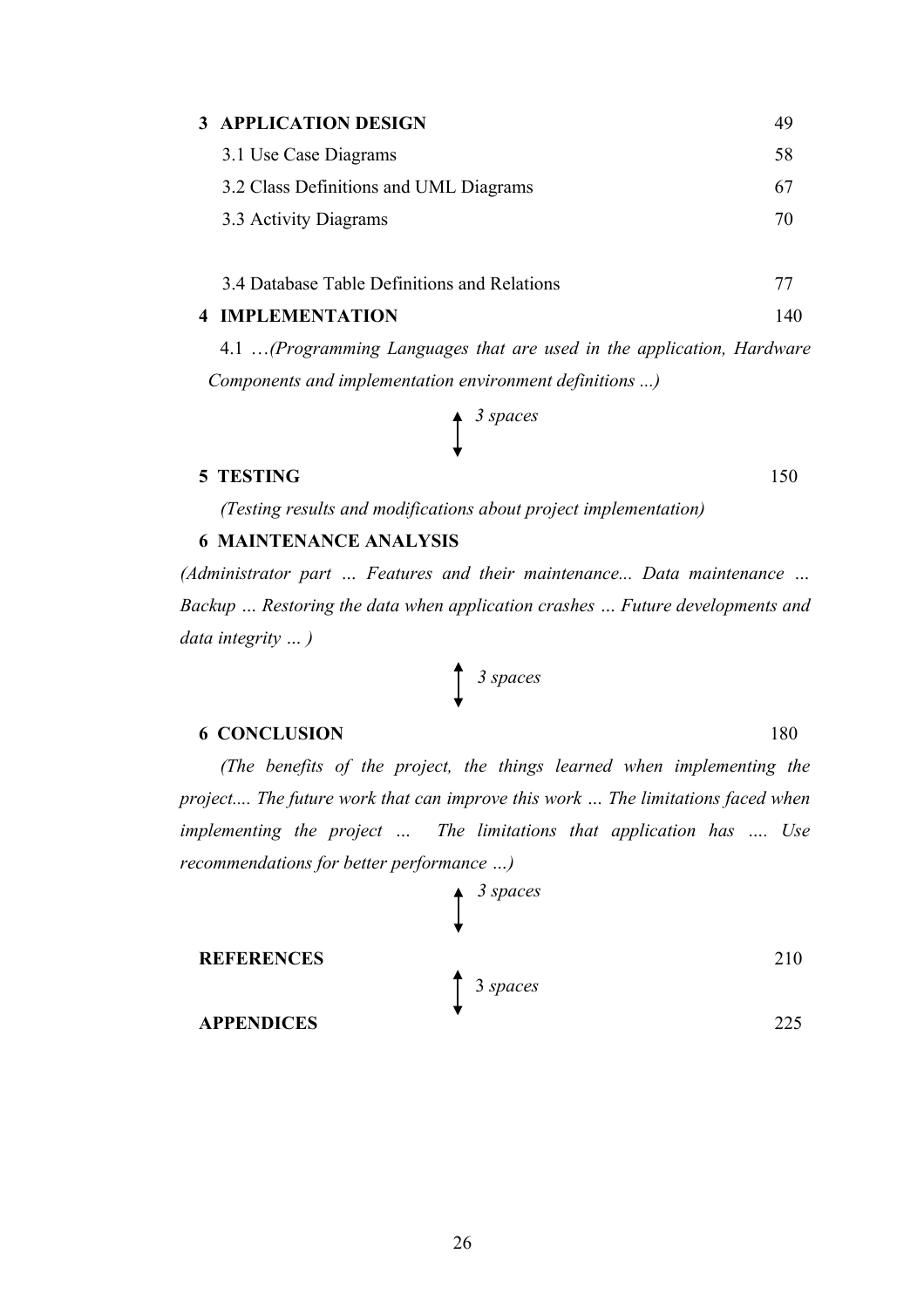**Appendix 8 List of Tables**



### **LIST OF TABLES** (14 point)

*3 spaces*

| Table 1.1 Environmental conditions that influence swelling potential | 48   |
|----------------------------------------------------------------------|------|
| Table 1.2 Stress conditions that influence swelling potential        | 49   |
| Table 1.3 Diagnostic Testing Results                                 | 51   |
| Table 2.1 Data sources                                               | 103. |

(Note: Table 1.1 indicates the first table in Chapter 1, Table 2.1 indicates the first table in Chapter 2)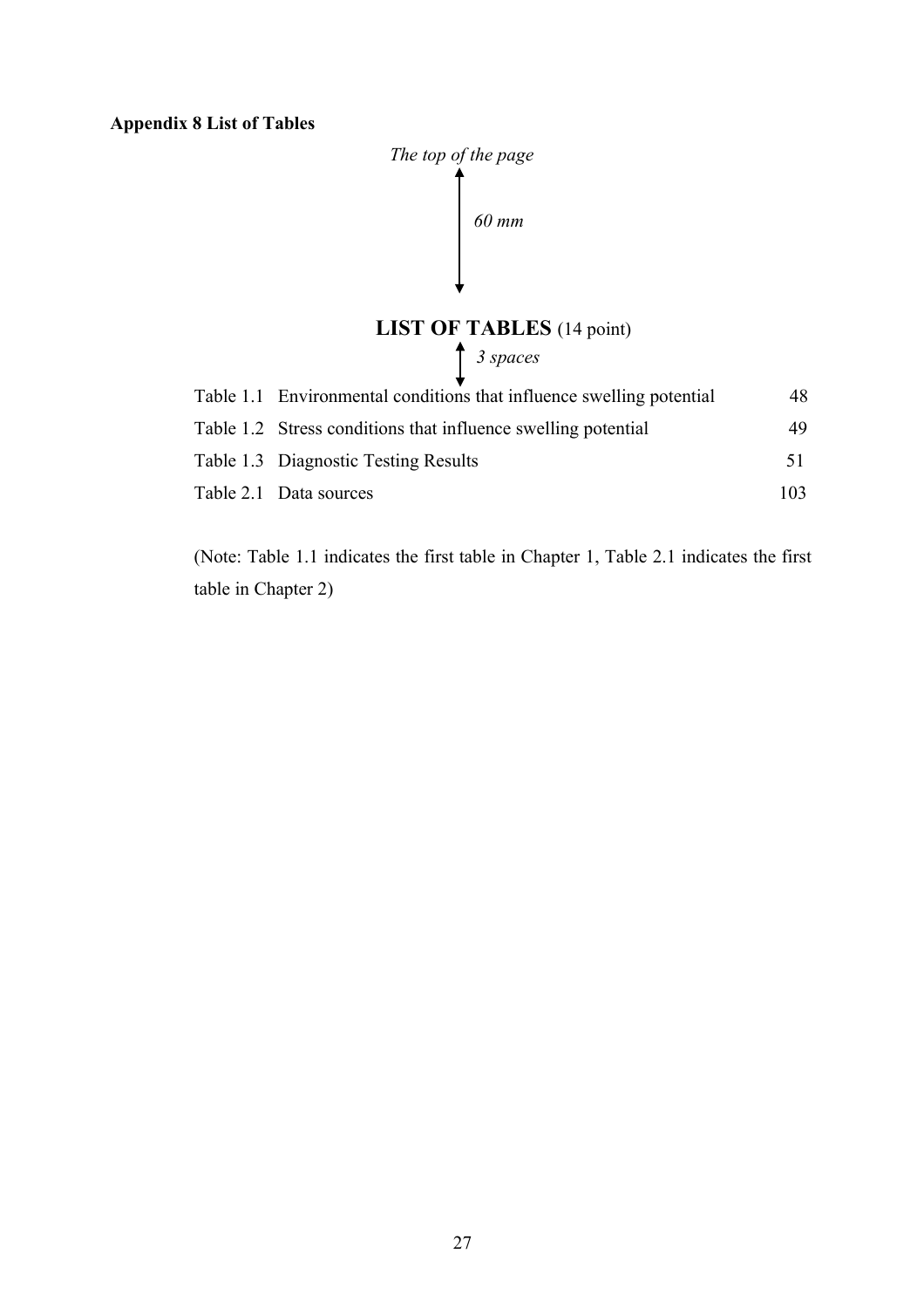**Appendix 9 List of Figures**



**LIST OF FIGURES** (14 point)

*3 spaces*

| Figure 1.1 Use Case Diagram-1                 | 18 |
|-----------------------------------------------|----|
| Figure 1.2 Activity Diagram-3 (Administrator) | 49 |
| Figure 1.3 Activity Diagram-4 (Customer)      | 71 |
| Figure 2.1 EER Diagram                        |    |

(Note: Figure 1.1 indicates the first figure in Chapter 1, Figure 2.1 indicates the first figure in Chapter 2)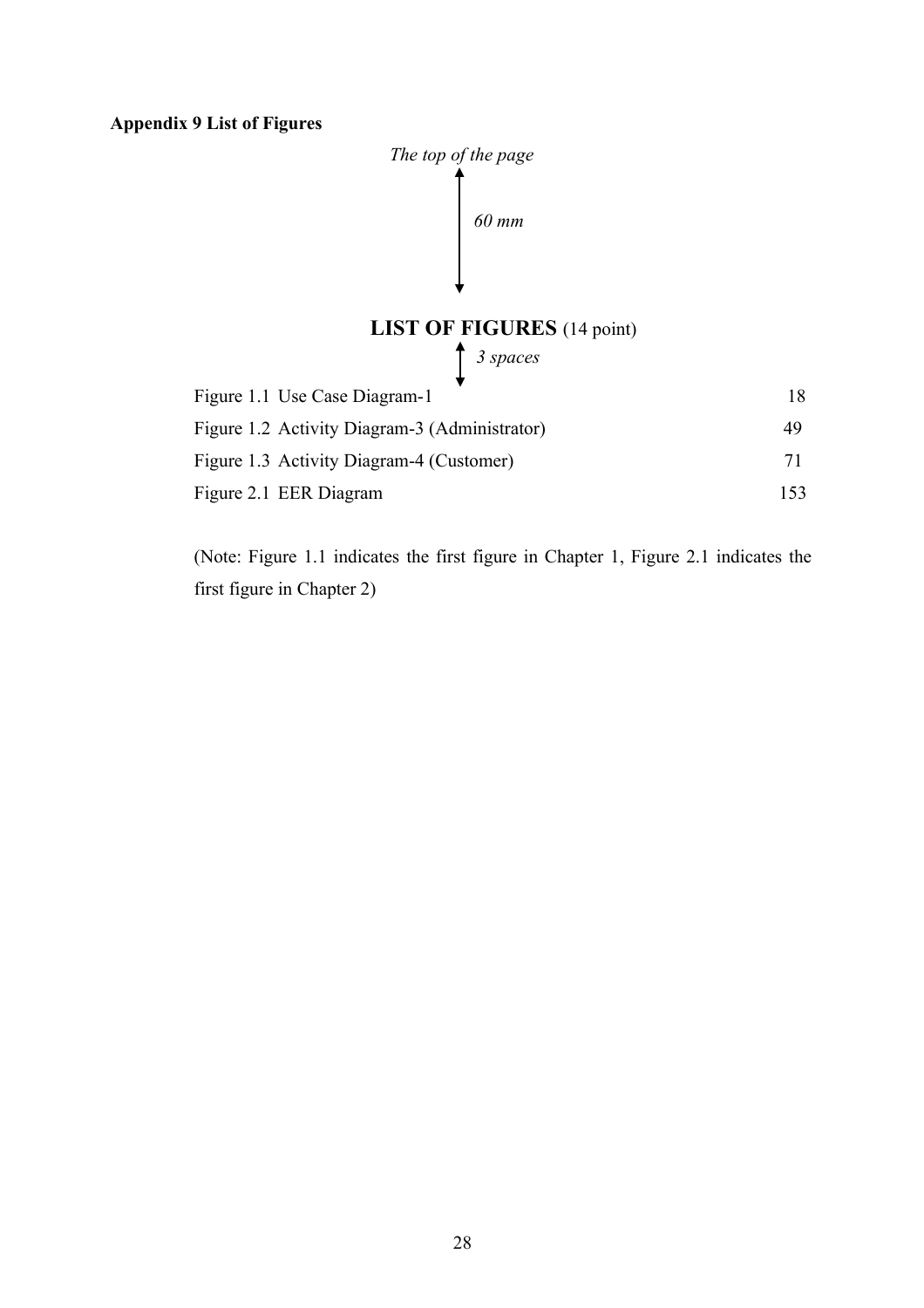## **Appendix 10 List of Appendices**



# **LIST OF APPENDICES** (14 point)

*3 spaces*

| Appendix A Program Code (and SQL Code)                   | 151  |
|----------------------------------------------------------|------|
| Appendix B Screen Shots for Users                        | 152. |
| Appendix C User Manual <i>(installation manual here)</i> | 154  |
| Appendix D Formulas                                      | 156. |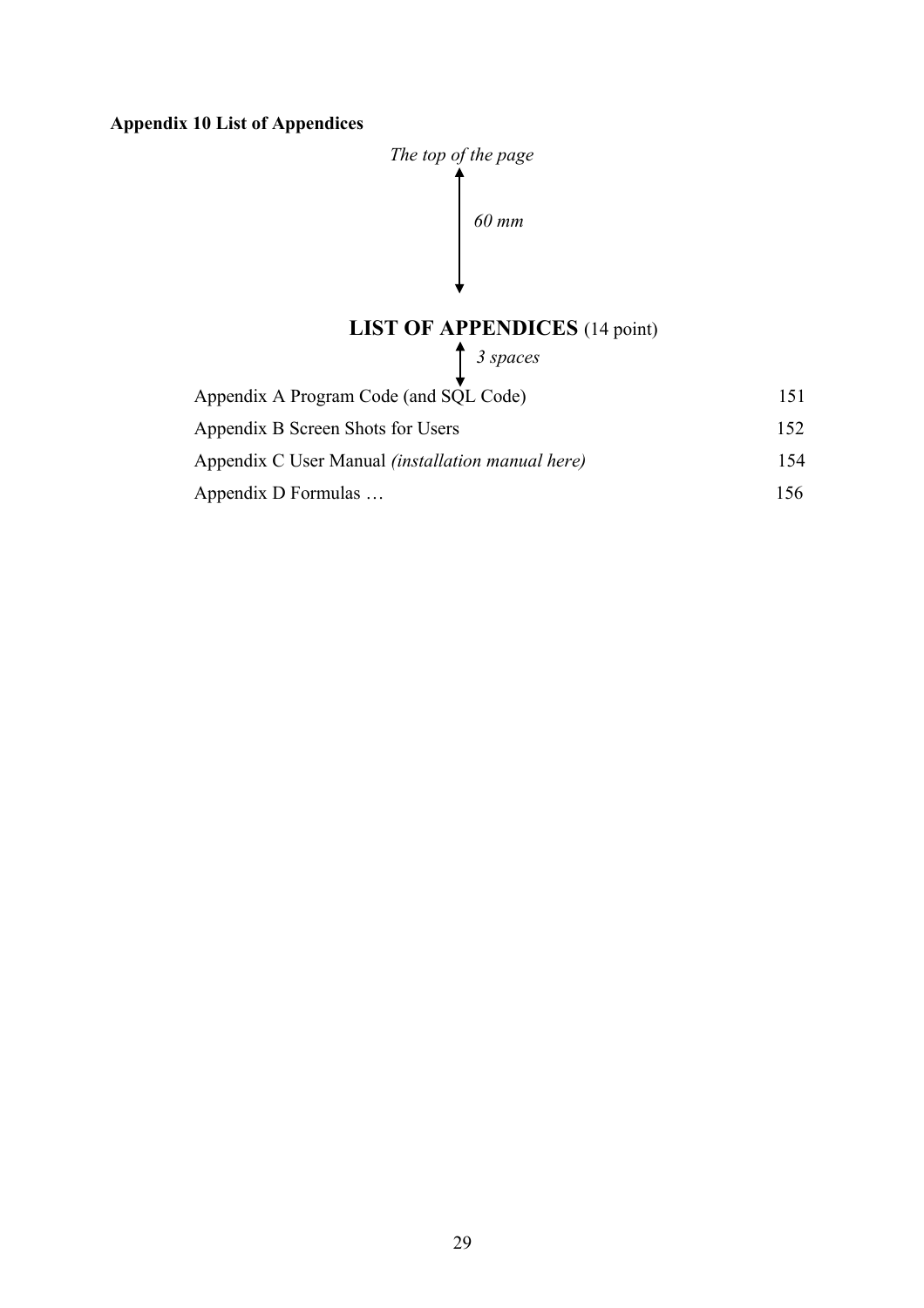#### **Appendix 11 List of Abbreviations**



## **LIST OF ABBREVIATIONS** (14 point)

*3 spaces*

**ARDL** Autoregressive Distributed Lag **CPI** Consumer Price Index **ECSC** European Coal and Steel Community **ECM** Error Correction Model **EEC** European Economic Community **EMU** European Monetary Union **EU** European Union GARCH Generalized Autoregressive Conditional Heteroscedasticity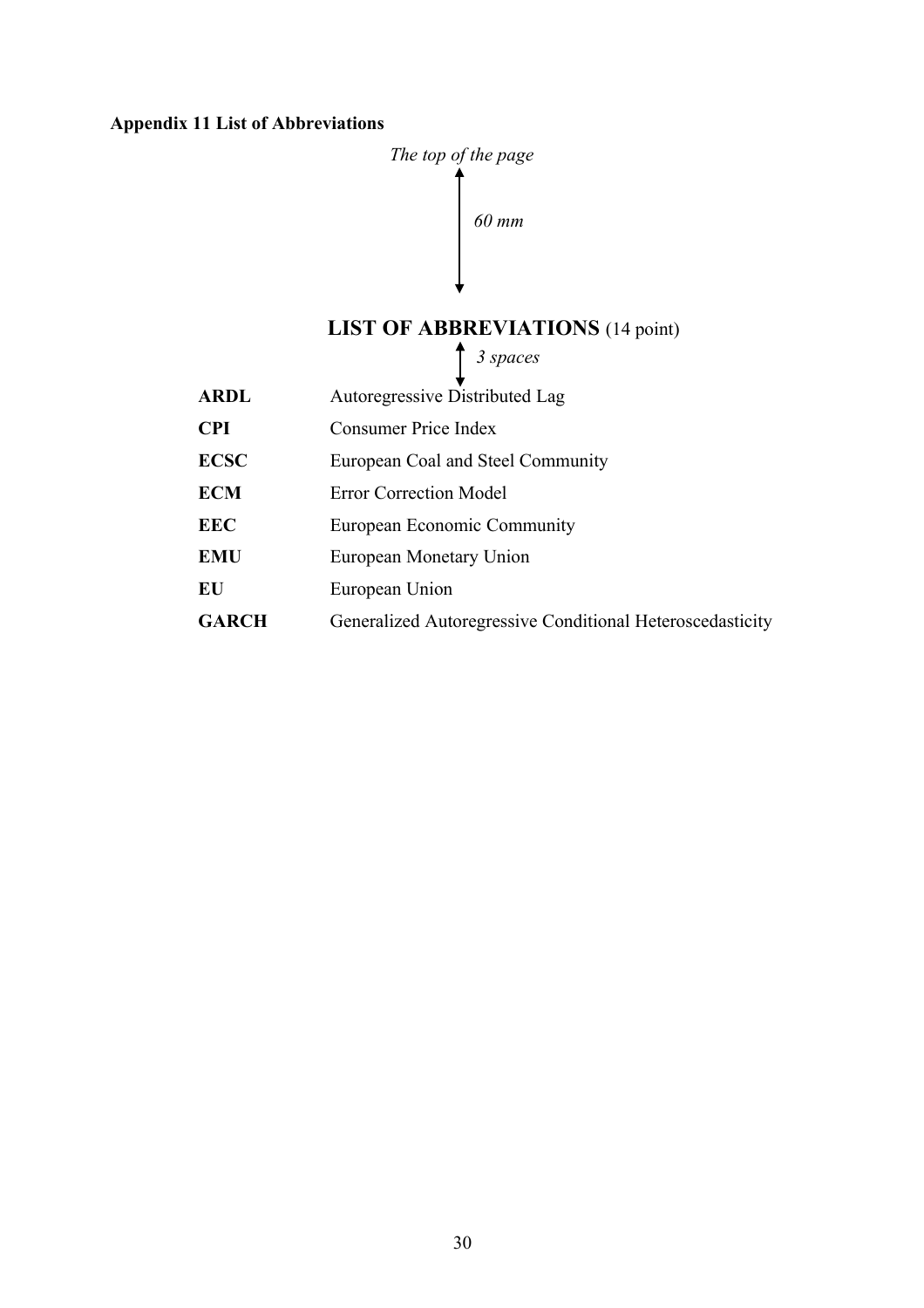# **Appendix 12 Sample Table**

| Test Performed for | Test                     | Test Stat. | Conclusion                |
|--------------------|--------------------------|------------|---------------------------|
| Normality          | Jarque-Bera              | 1.427      | Residuals normally distr. |
| Heteroscedasticity | <b>ARCH</b>              | 0.0712     | Residuals are Homosc.     |
|                    | White                    | 0.473      |                           |
|                    | Breusch-Pagan-God. 1.367 |            |                           |
| Serial Correlation | <b>Breusch-Godfrey</b>   | 0.866      | No Serial Correlation     |
|                    |                          |            |                           |

TABLE 1.3 Diagnostic Testing Results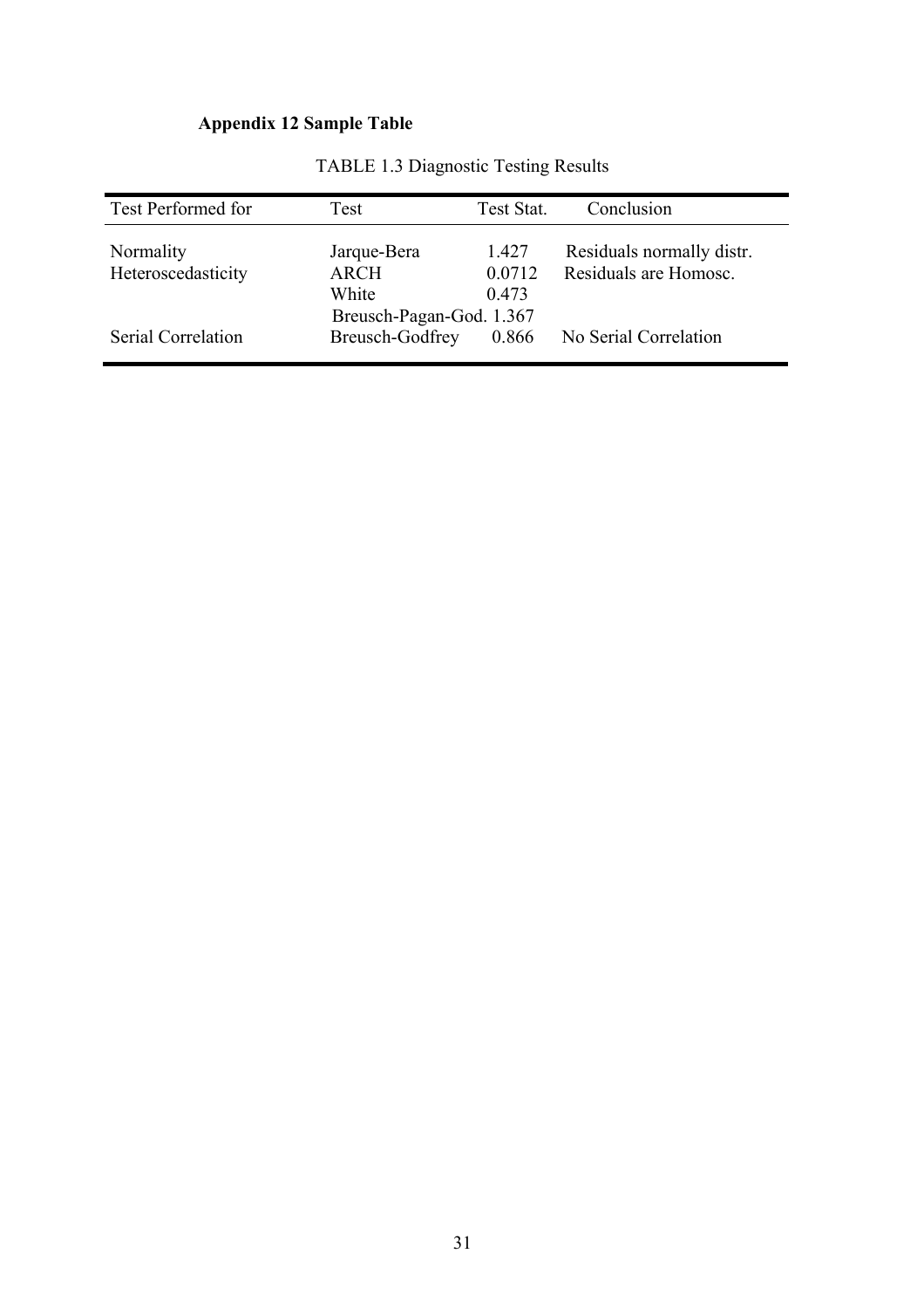